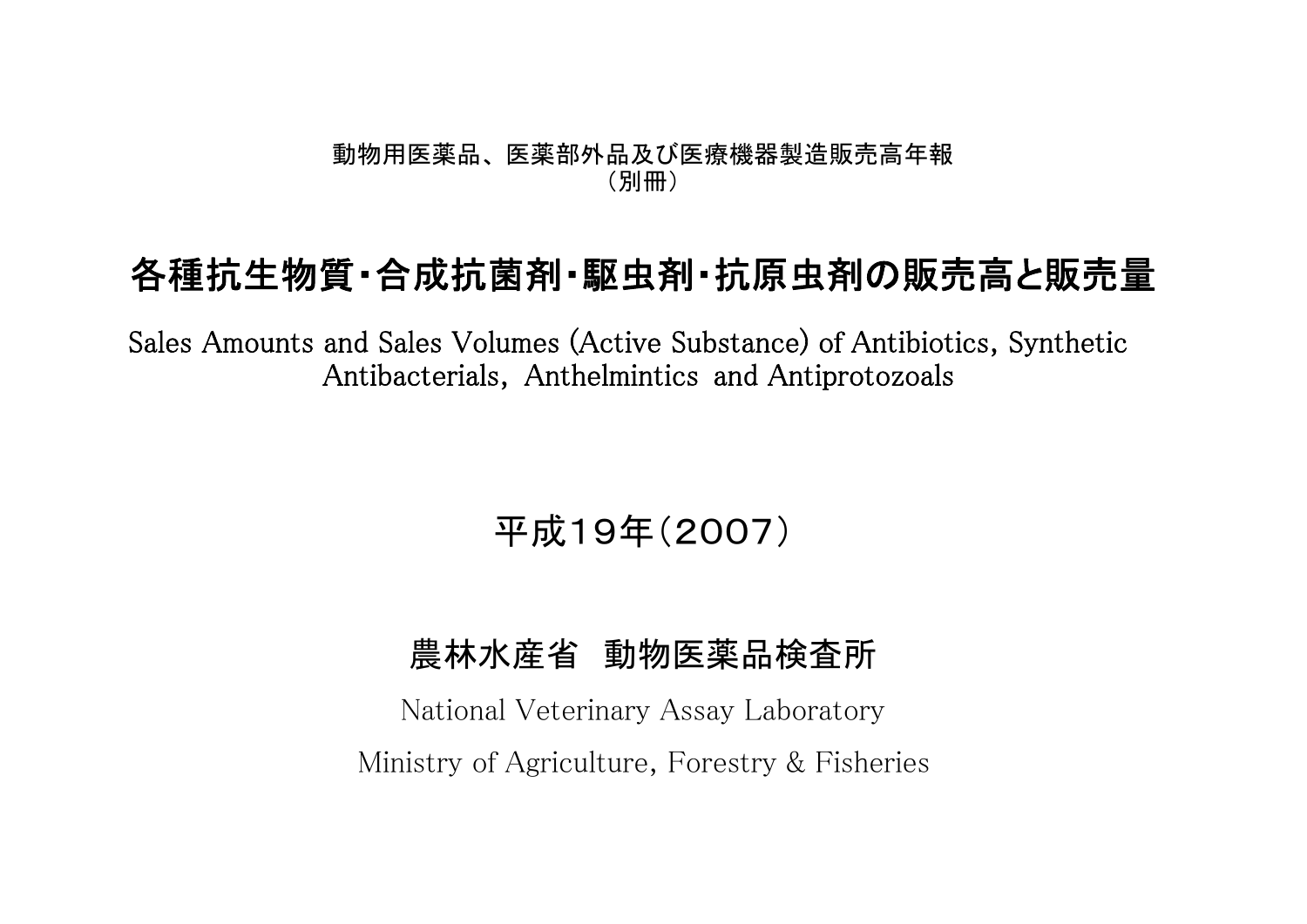## 各種抗生物質・合成抗菌剤・駆虫剤・抗原虫剤の販売高と販売量

Sales Amounts and Sales Volumes (Active Substance) of Antibiotics, Synthetic Antibacterials, Anthelmintics and Antiprotozoals

| H <sub>19</sub> |                         |                        |                                |                                 |                                    |                                                                   |                       |                     |            |          |                       | 対象動物別推定割合 (%) | Estimated Percentages of Sales for Each Animals Species |                                   |                                   |                           |               |
|-----------------|-------------------------|------------------------|--------------------------------|---------------------------------|------------------------------------|-------------------------------------------------------------------|-----------------------|---------------------|------------|----------|-----------------------|---------------|---------------------------------------------------------|-----------------------------------|-----------------------------------|---------------------------|---------------|
|                 | 系統名<br>Class            | 区分<br>Active substance |                                | 投与経路<br>Route of administration | (千円)<br>Sales amount<br>$(*1,000)$ | 販売高金額 原末換算量<br>(Kg)<br>Amount of pure<br>active substance<br>(Kg) | 肉用牛<br>Beef<br>Cattle | 乳用牛<br>Dairy<br>Cow | 馬<br>Horse | 豚<br>Pig | 肉用鶏<br><b>Broiler</b> | 採卵鶏<br>Layer  | 犬・猫<br>$\mathsf{Dog}/\mathsf{Cat}$                      | 水産用<br>(淡水)<br>Fish<br>Freshwater | 水産用<br>(海水)<br>Fish<br>(Seawater) | 観賞魚<br>Ornamental<br>Fish | その他<br>Others |
| 抗生物質            | アミノグリコシド系               | 塩酸スペクチノマイシン            | Spectinomycin HCI              | 経口 Oral                         | $\mathbf{0}$                       | $\mathbf 0$                                                       |                       |                     |            |          |                       |               |                                                         |                                   |                                   |                           |               |
| Antibiotics     | Aminoglycosides         |                        |                                | 成分·計 Total                      | 0                                  | $\mathbf 0$                                                       |                       |                     |            |          |                       |               |                                                         |                                   |                                   |                           |               |
|                 |                         | 硫酸アプラマイシン              | Apramycin sulfate              | 経口 Oral                         | $\mathbf 0$                        | $\mathbf 0$                                                       |                       |                     |            |          |                       |               |                                                         |                                   |                                   |                           |               |
|                 |                         |                        |                                | 成分·計 Total                      | $\mathbf 0$                        | $\mathbf 0$                                                       |                       |                     |            |          |                       |               |                                                         |                                   |                                   |                           |               |
|                 |                         | 硫酸カナマイシン               | Kanamycin sulfate              | 経口 Oral                         | 37,501                             | 3,825.0                                                           |                       |                     |            | 50       | 20                    | 30            |                                                         |                                   |                                   |                           |               |
|                 |                         |                        |                                | 注射 Injection                    | 349,084                            | 5,003.0                                                           | 17.8                  | 32.9                |            | 42.1     | 4.7                   | 2.5           |                                                         |                                   |                                   |                           |               |
|                 |                         |                        |                                | 注入·挿入 Infusion                  | 103,996                            | 148.6                                                             |                       | 100                 |            |          |                       |               |                                                         |                                   |                                   |                           |               |
|                 |                         |                        |                                | その他 Others                      | 35,336                             | 261.7                                                             | 0.2                   | 0.2                 |            | 99.6     |                       |               |                                                         |                                   |                                   |                           |               |
|                 |                         |                        |                                | 成分·計 Total                      | 525,917                            | 9,238.3                                                           |                       |                     |            |          |                       |               |                                                         |                                   |                                   |                           |               |
|                 |                         | 硫酸ゲンタマイシン              | Gentamicin sulfate             | 経口 Oral                         | 84,722                             | 45.8                                                              | 44.2                  |                     |            | 55.8     |                       |               |                                                         |                                   |                                   |                           |               |
|                 |                         |                        |                                | 注射 Injection                    | 19,828                             | 5.0                                                               |                       |                     |            |          |                       |               | 100                                                     |                                   |                                   |                           |               |
|                 |                         |                        |                                | その他 Others                      | 76,322                             | 5.9                                                               |                       |                     |            |          |                       |               | 100                                                     |                                   |                                   |                           |               |
|                 |                         |                        |                                | 成分·計 Total                      | 180,872                            | 56.7                                                              |                       |                     |            |          |                       |               |                                                         |                                   |                                   |                           |               |
|                 |                         | 硫酸ジヒドロストレプトマイシン        | Dihydrostreptomycin<br>sulfate | 注射 Injection                    | 104,812                            | 2,655.0                                                           |                       |                     |            |          |                       |               | 100                                                     |                                   |                                   |                           |               |
|                 |                         |                        |                                | 注入·挿入 Infusion                  | 201,006                            | 2,183.1                                                           | 8.9                   | 86.5                | 0.01       | 4.5      |                       |               |                                                         |                                   |                                   |                           |               |
|                 |                         |                        |                                | 成分·計 Total                      | 305,818                            | 4,838.1                                                           |                       |                     |            |          |                       |               |                                                         |                                   |                                   |                           |               |
|                 |                         | 硫酸ストレプトマイシン            | Streptomycin sulfate           | 経口 Oral                         | 169,190                            | 25,946.0                                                          | 0.3                   | 0.3                 |            | 70.7     | 18.7                  | 9.9           |                                                         |                                   |                                   |                           |               |
|                 |                         |                        |                                | 注射 Injection                    | 15,007                             | 419.8                                                             | 19.6                  | 19.6                | 19.6       | 19.6     | 2.1                   |               | 19.4                                                    |                                   |                                   |                           |               |
|                 |                         |                        |                                | 注入·挿入 Infusion                  | $\mathbf 0$                        | 0.0                                                               |                       |                     |            |          |                       |               |                                                         |                                   |                                   |                           |               |
|                 |                         |                        |                                | 成分·計 Total                      | 184,197                            | 26,365.7                                                          |                       |                     |            |          |                       |               |                                                         |                                   |                                   |                           |               |
|                 |                         | 硫酸フラジオマイシン             | Fradiomycin sulfate            | 経口 Oral                         | 21,823                             | 532.7                                                             | 6.7                   | 10.1                |            | 83.2     |                       |               |                                                         |                                   |                                   |                           |               |
|                 |                         |                        |                                | 注入·挿入 Infusion                  | 17,300                             | 56.0                                                              |                       | 100                 |            |          |                       |               |                                                         |                                   |                                   |                           |               |
|                 |                         |                        |                                | 経皮 Cutaneous                    | 47,203                             | 2.2                                                               |                       |                     |            |          |                       |               | 100                                                     |                                   |                                   |                           |               |
|                 |                         |                        |                                | 成分·計 Total                      | 86,326                             | 590.9                                                             |                       |                     |            |          |                       |               |                                                         |                                   |                                   |                           |               |
|                 |                         |                        | 系統名·計 Class Total              |                                 | 1,283,130                          | 41,090                                                            |                       |                     |            |          |                       |               |                                                         |                                   |                                   |                           |               |
|                 | セフェム系<br>Cephalosporins | セファゾリン                 | Cefazolin                      | 注入·挿入 Infusion                  | 453,547                            | 630.6                                                             |                       | 100                 |            |          |                       |               |                                                         |                                   |                                   |                           |               |
|                 |                         |                        |                                | 成分·計 Total                      | 453,547                            | 630.6                                                             |                       |                     |            |          |                       |               |                                                         |                                   |                                   |                           |               |
|                 |                         | セファゾリンナトリウム            | Cefazolin sodium               | 注射 Injection                    | 115,784                            | 670.1                                                             | 12.1                  | 87.9                |            |          |                       |               |                                                         |                                   |                                   |                           |               |
|                 |                         |                        |                                | 成分·計 Total                      | 115,784                            | 670.1                                                             |                       |                     |            |          |                       |               |                                                         |                                   |                                   |                           |               |
|                 |                         | セファゾリンナトリウム水和物         | Cefazolin sodium<br>hydrate    | 注射 Injection                    | 54,468                             | 407.5                                                             |                       | 100                 |            |          |                       |               |                                                         |                                   |                                   |                           |               |
|                 |                         |                        |                                | 成分·計 Total                      | 54,468                             | 407.5                                                             |                       |                     |            |          |                       |               |                                                         |                                   |                                   |                           |               |
|                 |                         | セファピリンナトリウム            | Cefapirin sodium               | 注入·挿入 Infusion                  | 52,683                             | 50.1                                                              |                       | 100                 |            |          |                       |               |                                                         |                                   |                                   |                           |               |
|                 |                         |                        |                                | 成分·計 Total                      | 52.683                             | 50.1                                                              |                       |                     |            |          |                       |               |                                                         |                                   |                                   |                           |               |
|                 |                         |                        |                                |                                 |                                    |                                                                   |                       |                     |            |          |                       |               |                                                         |                                   |                                   |                           |               |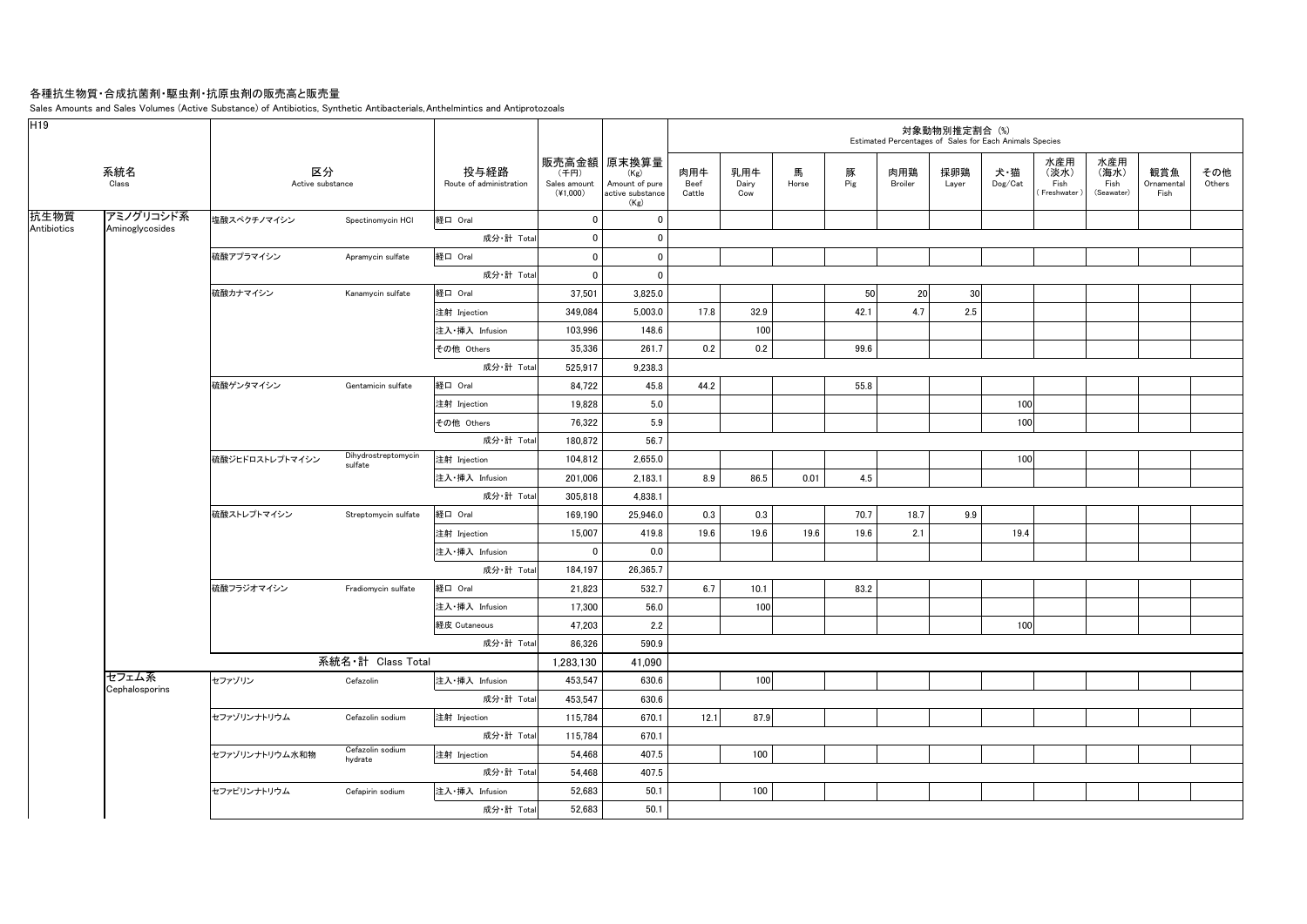|               |                                                     |                       |                                 |                                  |                                                                   |                       |                     |            |          | Estimated Percentages of Sales for Each Animals Species | 対象動物別推定割合 (%) |                |                                    |                                   |                           |               |
|---------------|-----------------------------------------------------|-----------------------|---------------------------------|----------------------------------|-------------------------------------------------------------------|-----------------------|---------------------|------------|----------|---------------------------------------------------------|---------------|----------------|------------------------------------|-----------------------------------|---------------------------|---------------|
| 系統名<br>Class  | 区分<br>Active substance                              |                       | 投与経路<br>Route of administration | (千円)<br>Sales amount<br>(41,000) | 販売高金額 原末換算量<br>(Kg)<br>Amount of pure<br>active substance<br>(Kg) | 肉用牛<br>Beef<br>Cattle | 乳用牛<br>Dairy<br>Cow | 馬<br>Horse | 豚<br>Pig | 肉用鶏<br>Broiler                                          | 採卵鶏<br>Layer  | 犬・猫<br>Dog/Cat | 水産用<br>(淡水)<br>Fish<br>Freshwater) | 水産用<br>(海水)<br>Fish<br>(Seawater) | 観賞魚<br>Ornamental<br>Fish | その他<br>Others |
|               | セファピリンベンザチン                                         | Cephapirin benzathine | 注入·挿入 Infusion                  | 28,664                           | 35.0                                                              |                       | 100                 |            |          |                                                         |               |                |                                    |                                   |                           |               |
|               |                                                     |                       | 成分·計 Total                      | 28.664                           | 35.0                                                              |                       |                     |            |          |                                                         |               |                |                                    |                                   |                           |               |
|               | セファレキシン                                             | Cephalexin            | 経口 Oral                         | 70,900                           | 789.6                                                             |                       |                     |            |          |                                                         |               | 100            |                                    |                                   |                           |               |
|               |                                                     |                       | 成分·計 Total                      | 70,900                           | 789.6                                                             |                       |                     |            |          |                                                         |               |                |                                    |                                   |                           |               |
|               | セファロニウム                                             | Cephalonium           | 注入·挿入 Infusion                  | 204.753                          | 247.1                                                             |                       | 100                 |            |          |                                                         |               |                |                                    |                                   |                           |               |
|               |                                                     |                       | 成分·計 Total                      | 204,753                          | 247.1                                                             |                       |                     |            |          |                                                         |               |                |                                    |                                   |                           |               |
|               | セフォベシンナトリウム                                         | Cefovecin sodium      | 注射 Injection                    | 158,785                          | 6.0                                                               |                       |                     |            |          |                                                         |               | 100            |                                    |                                   |                           |               |
|               |                                                     |                       | 成分·計 Total                      | 158,785                          | 6.0                                                               |                       |                     |            |          |                                                         |               |                |                                    |                                   |                           |               |
|               | セフチオフルナトリウム                                         | Ceftiofur sodium      | 注射 Injection                    | 541.709                          | 421.4                                                             | 20 <sup>1</sup>       | 10                  |            | 70       |                                                         |               |                |                                    |                                   |                           |               |
|               |                                                     |                       | 成分·計 Total                      | 541,709                          | 421.4                                                             |                       |                     |            |          |                                                         |               |                |                                    |                                   |                           |               |
|               | セフロキシムナトリウム                                         | Cefuroxime sodium     | 注入·挿入 Infusion                  | 108.285                          | 150.6                                                             |                       | 100                 |            |          |                                                         |               |                |                                    |                                   |                           |               |
|               |                                                     |                       | 成分·計 Total                      | 108,285                          | 150.6                                                             |                       |                     |            |          |                                                         |               |                |                                    |                                   |                           |               |
|               | 硫酸セフキノム                                             | Cefquinome sulfate    | 注射 Injection                    | 43,437                           | 28.0                                                              | 39.1                  | 60.9                |            |          |                                                         |               |                |                                    |                                   |                           |               |
|               |                                                     |                       | 成分·計 Total                      | 43,437                           | 28.0                                                              |                       |                     |            |          |                                                         |               |                |                                    |                                   |                           |               |
|               |                                                     | 系統名·計 Class Total     |                                 | 1,833,015                        | 3,436                                                             |                       |                     |            |          |                                                         |               |                |                                    |                                   |                           |               |
| テトラサイクリン系     | アルキルトリメチルアンモニウムカル Oxytetracycline<br>シウムオキシテトラサイクリン | quaternary salts      | 経口 Oral                         | 139.963                          | 15,164.4                                                          |                       |                     |            | 24.9     | 5.3                                                     |               |                |                                    | 69.8                              |                           |               |
| Tetracyclines |                                                     |                       | 成分·計 Total                      | 139,963                          | 15,164.4                                                          |                       |                     |            |          |                                                         |               |                |                                    |                                   |                           |               |
|               | オキシテトラサイクリン                                         | Oxytetracycline       | 経口 Oral                         | 376,026                          | 175,908.0                                                         | 1.1                   | 2.0                 |            | 87.4     | 6.6                                                     | 3.0           |                |                                    |                                   |                           |               |
|               |                                                     |                       | 注射 Injection                    | 131,479                          | 1,055.6                                                           | 12.0                  | 5.1                 |            | 82.9     |                                                         |               |                |                                    |                                   |                           |               |
|               |                                                     |                       | 成分·計 Total                      | 507,505                          | 176,963.6                                                         |                       |                     |            |          |                                                         |               |                |                                    |                                   |                           |               |
|               | 塩酸オキシテトラサイクリン                                       | Oxytetracycline HCI   | 経口 Oral                         | 337,992                          | 58,925.3                                                          | 0.1                   | 0.2                 |            | 0.1      | 0.7                                                     | 0.6           |                |                                    | 98.4                              |                           |               |
|               |                                                     |                       | 注射 Injection                    | 116,309                          | 1,067.0                                                           | 19.9                  | 21.9                |            | 43.2     | 10.4                                                    | 4.5           |                |                                    |                                   |                           |               |
|               |                                                     |                       | 注入·挿入 Infusion                  | 14,144                           | 67.7                                                              |                       | 100                 |            |          |                                                         |               |                |                                    |                                   |                           |               |
|               |                                                     |                       | 経皮 Cutaneous                    | $\mathbf 0$                      | $\mathbf 0$                                                       |                       |                     |            |          |                                                         |               |                |                                    |                                   |                           |               |
|               |                                                     |                       | 成分·計 Total                      | 468,445                          | 60,060.0                                                          |                       |                     |            |          |                                                         |               |                |                                    |                                   |                           |               |
|               | 塩酸クロルテトラサイクリン                                       | Chlortetracycline HCI | 経口 Oral                         | 510,161                          | 124,005.6                                                         | 3.7                   | 16.9                |            | 71.8     | 4.1                                                     | 3.5           |                |                                    |                                   |                           |               |
|               |                                                     |                       | 成分·計 Total                      | 510,161                          | 124,005.6                                                         |                       |                     |            |          |                                                         |               |                |                                    |                                   |                           |               |
|               | 塩酸ドキシサイクリン                                          | Doxycycline HCI       | 経口 Oral                         | 563,541                          | 29,111.6                                                          |                       |                     |            | 85.1     | 14.8                                                    |               |                |                                    | 0.1                               |                           |               |
|               |                                                     |                       | 成分·計 Total                      | 563,541                          | 29,111.6                                                          |                       |                     |            |          |                                                         |               |                |                                    |                                   |                           |               |
|               |                                                     | 系統名·計 Class Total     |                                 | 2,189,615                        | 405,305                                                           |                       |                     |            |          |                                                         |               |                |                                    |                                   |                           |               |
| ペニシリン系        | アスポキシシリン                                            | Aspoxicillin          | 注射 Injection                    | 35,836                           | 147.0                                                             |                       | 60                  |            | 40       |                                                         |               |                |                                    |                                   |                           |               |
| Penicillins   |                                                     |                       | 成分·計 Total                      | 35,836                           | 147.0                                                             |                       |                     |            |          |                                                         |               |                |                                    |                                   |                           |               |
|               | アモキシシリン                                             | Amoxicillin           | 経口 Oral                         | 500,336                          | 18,114.7                                                          | 5.9                   | 4.5                 |            | 57.3     | 22.1                                                    | 7.5           | 2.6            |                                    |                                   |                           |               |
|               |                                                     |                       | 注射 Injection                    | 83,244                           | 1,314.5                                                           | 50                    |                     |            | 50       |                                                         |               |                |                                    |                                   |                           |               |
|               |                                                     |                       | 成分·計 Total                      | 583,580                          | 19,429.2                                                          |                       |                     |            |          |                                                         |               |                |                                    |                                   |                           |               |
|               |                                                     |                       |                                 |                                  |                                                                   |                       |                     |            |          |                                                         |               |                |                                    |                                   |                           |               |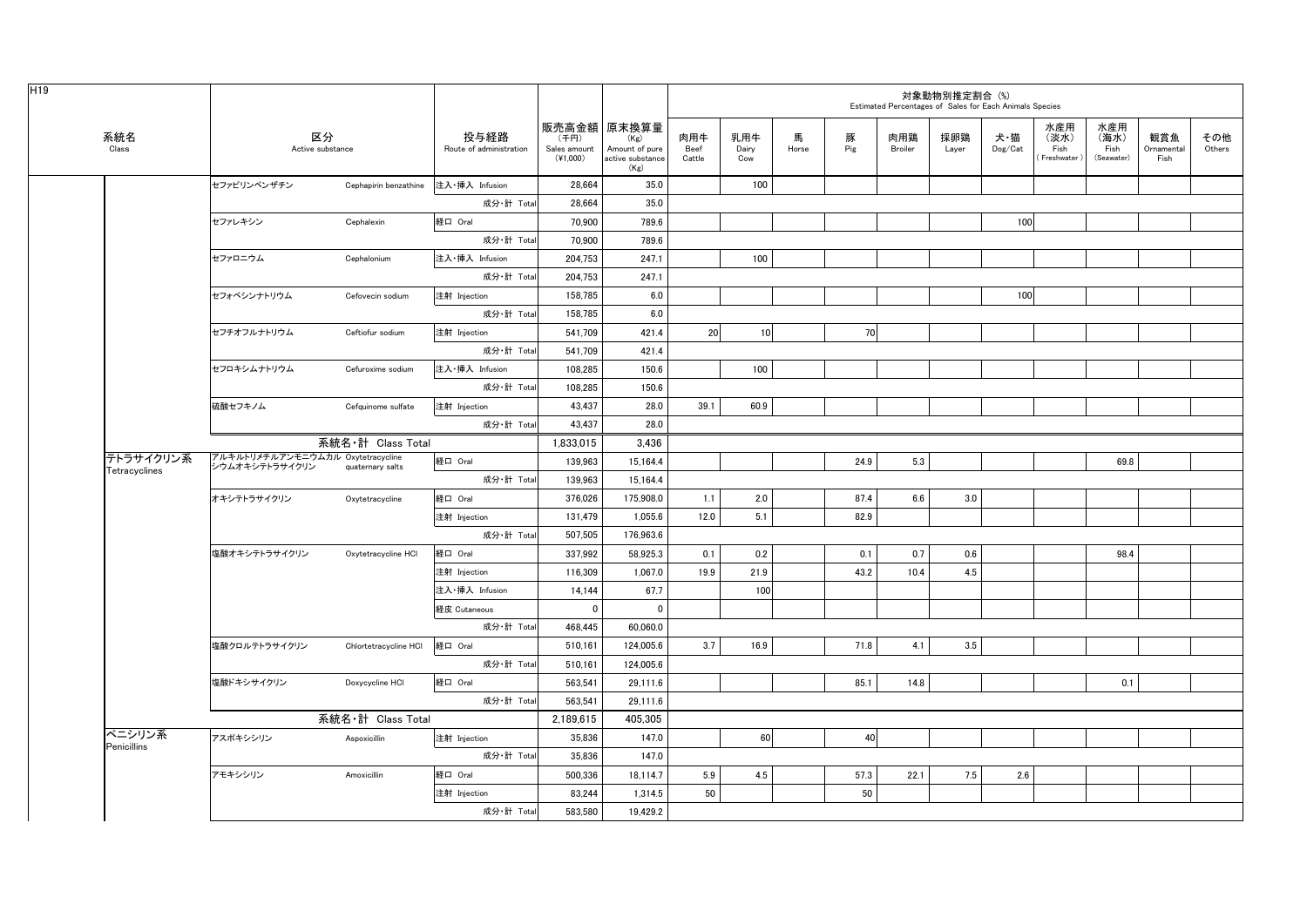|                   |                        |                                 |                                 |                                  | 対象動物別推定割合 (%)<br>Estimated Percentages of Sales for Each Animals Species |                       |                     |            |          |                |              |                |                                    |                                   |                           |               |
|-------------------|------------------------|---------------------------------|---------------------------------|----------------------------------|--------------------------------------------------------------------------|-----------------------|---------------------|------------|----------|----------------|--------------|----------------|------------------------------------|-----------------------------------|---------------------------|---------------|
| 系統名<br>Class      | 区分<br>Active substance |                                 | 投与経路<br>Route of administration | (千円)<br>Sales amount<br>(41,000) | 販売高金額 原末換算量<br>(Kg)<br>Amount of pure<br>active substance<br>(Kg)        | 肉用牛<br>Beef<br>Cattle | 乳用牛<br>Dairy<br>Cow | 馬<br>Horse | 豚<br>Pig | 肉用鶏<br>Broiler | 採卵鶏<br>Layer | 犬・猫<br>Dog/Cat | 水産用<br>(淡水)<br>Fish<br>Freshwater) | 水産用<br>(海水)<br>Fish<br>(Seawater) | 観賞魚<br>Ornamental<br>Fish | その他<br>Others |
|                   | アンピシリン                 | Ampicillin                      | 経口 Oral                         | 634.843                          | 44,243.3                                                                 | 0.5                   | 0.3                 |            | 6.3      | 3.7            | 7.7          |                |                                    | 81.4                              |                           |               |
|                   |                        |                                 | 注射 Injection                    | 804,235                          | 6,950.0                                                                  | 8.7                   | 16.0                |            | 75.3     |                |              |                |                                    |                                   |                           |               |
|                   |                        |                                 | 注入·挿入 Infusion                  | 5,928                            | 0.08                                                                     | 60                    | 40                  |            |          |                |              |                |                                    |                                   |                           |               |
|                   |                        |                                 | 成分·計 Total                      | 1,445,006                        | 51,193.3                                                                 |                       |                     |            |          |                |              |                |                                    |                                   |                           |               |
|                   | アンピシリンナトリウム            | Ampicillin sodium               | 注射 Injection                    | 300.678                          | 1.288.9                                                                  | 33.9                  | 49.5                |            | 15.2     |                |              | 1.4            |                                    |                                   |                           |               |
|                   |                        |                                 | 成分·計 Total                      | 300,678                          | 1,288.9                                                                  |                       |                     |            |          |                |              |                |                                    |                                   |                           |               |
|                   | クロキサシリンナトリウム           | Cloxacillin sodium              | 注射 Injection                    | 95,869                           | 311.5                                                                    | 40                    | 60                  |            |          |                |              |                |                                    |                                   |                           |               |
|                   |                        |                                 | 注入·挿入 Infusion                  | 0                                | $\mathbf 0$                                                              |                       |                     |            |          |                |              |                |                                    |                                   |                           |               |
|                   |                        |                                 | 成分·計 Total                      | 95,869                           | 311.5                                                                    |                       |                     |            |          |                |              |                |                                    |                                   |                           |               |
|                   | クロキサシリンベンザチン           | Cloxacillin benzathine          | 注入·挿入 Infusion                  | 6,525                            | 25.0                                                                     |                       | 100                 |            |          |                |              |                |                                    |                                   |                           |               |
|                   |                        |                                 | 成分·計 Total                      | 6,525                            | 25.0                                                                     |                       |                     |            |          |                |              |                |                                    |                                   |                           |               |
|                   | ジクロキサシリンナトリウム          | Dicloxacillin sodium            | 注入·挿入 Infusion                  | 48,656                           | 90.6                                                                     |                       | 100                 |            |          |                |              |                |                                    |                                   |                           |               |
|                   |                        |                                 | 成分·計 Total                      | 48,656                           | 90.6                                                                     |                       |                     |            |          |                |              |                |                                    |                                   |                           |               |
|                   | トビシリン                  | Tobicillin                      | 経口 Oral                         | 0                                | $\mathbf 0$                                                              |                       |                     |            |          |                |              |                |                                    |                                   |                           |               |
|                   |                        |                                 | 成分·計 Total                      | $\Omega$                         | $\mathbf{0}$                                                             |                       |                     |            |          |                |              |                |                                    |                                   |                           |               |
|                   | ナフシリンナトリウムモノハイドレート     | Nafcillin sodium<br>monohydrate | 注入·挿入 Infusion                  | 19,606                           | 37.2                                                                     |                       | 100                 |            |          |                |              |                |                                    |                                   |                           |               |
|                   |                        |                                 | 成分·計 Total                      | 19,606                           | 37.2                                                                     |                       |                     |            |          |                |              |                |                                    |                                   |                           |               |
|                   | ベンジルペニシリンカリウム          | Benzylpenicillin<br>potassium   | 注射 Injection                    | 34,260                           | 133.8                                                                    | 50                    | 50                  |            |          |                |              |                |                                    |                                   |                           |               |
|                   |                        |                                 | 成分·計 Total                      | 34.260                           | 133.8                                                                    |                       |                     |            |          |                |              |                |                                    |                                   |                           |               |
|                   | ベンジルペニシリンプロカイン         | Benzylpenicillin<br>procaine    | 経口 Oral                         | 198,079                          | 5,923.8                                                                  |                       |                     |            | 68.5     | 18.9           | 12.6         |                |                                    |                                   |                           |               |
|                   |                        |                                 | 注射 Injection                    | 629,310                          | 16,209.8                                                                 | 14.1                  | 20.5                | 2.5        | 54.8     |                |              | 8.1            |                                    |                                   |                           |               |
|                   |                        |                                 | 注入·挿入 Infusion                  | 278,785                          | 458.5                                                                    | 0.080                 | 99.8                | 0.013      | 0.067    |                |              |                |                                    |                                   |                           |               |
|                   |                        |                                 | 成分·計 Total                      | 1,106,174                        | 22,592.1                                                                 |                       |                     |            |          |                |              |                |                                    |                                   |                           |               |
|                   | ベンジルペニシリンベネタミン         | Benzylpenicillin<br>benethamine | 注射 Injection                    | 42,420                           | 263.6                                                                    | 50                    | 30                  |            | 20       |                |              |                |                                    |                                   |                           |               |
|                   |                        |                                 | 成分·計 Total                      | 42.420                           | 263.6                                                                    |                       |                     |            |          |                |              |                |                                    |                                   |                           |               |
|                   | メシリナム                  | Mecillinam                      | 注射 Injection                    | 36,085                           | 70.0                                                                     | 30                    | 30                  |            | 40       |                |              |                |                                    |                                   |                           |               |
|                   |                        |                                 | 成分·計 Total                      | 36,085                           | 70.0                                                                     |                       |                     |            |          |                |              |                |                                    |                                   |                           |               |
|                   |                        | 系統名·計 Class Total               |                                 | 3,754,695                        | 95,582                                                                   |                       |                     |            |          |                |              |                |                                    |                                   |                           |               |
| ペプチド系<br>Peptides | チオストレプトン               | Thiostrepton                    | 経皮 Cutaneous                    | 173,921                          | 7.1                                                                      |                       |                     |            |          |                |              | 100            |                                    |                                   |                           |               |
|                   |                        |                                 | 成分·計 Total                      | 173,921                          | 7.1                                                                      |                       |                     |            |          |                |              |                |                                    |                                   |                           |               |
|                   | 硫酸コリスチン                | Colistin sulfate                | 経口 Oral                         | 115,359                          | 2,109.8                                                                  |                       |                     |            | 100      |                |              |                |                                    |                                   |                           |               |
|                   |                        |                                 | 成分·計 Total                      | 115,359                          | 2,109.8                                                                  |                       |                     |            |          |                |              |                |                                    |                                   |                           |               |
|                   |                        | 系統名·計 Class Total               |                                 |                                  | 2,117                                                                    |                       |                     |            |          |                |              |                |                                    |                                   |                           |               |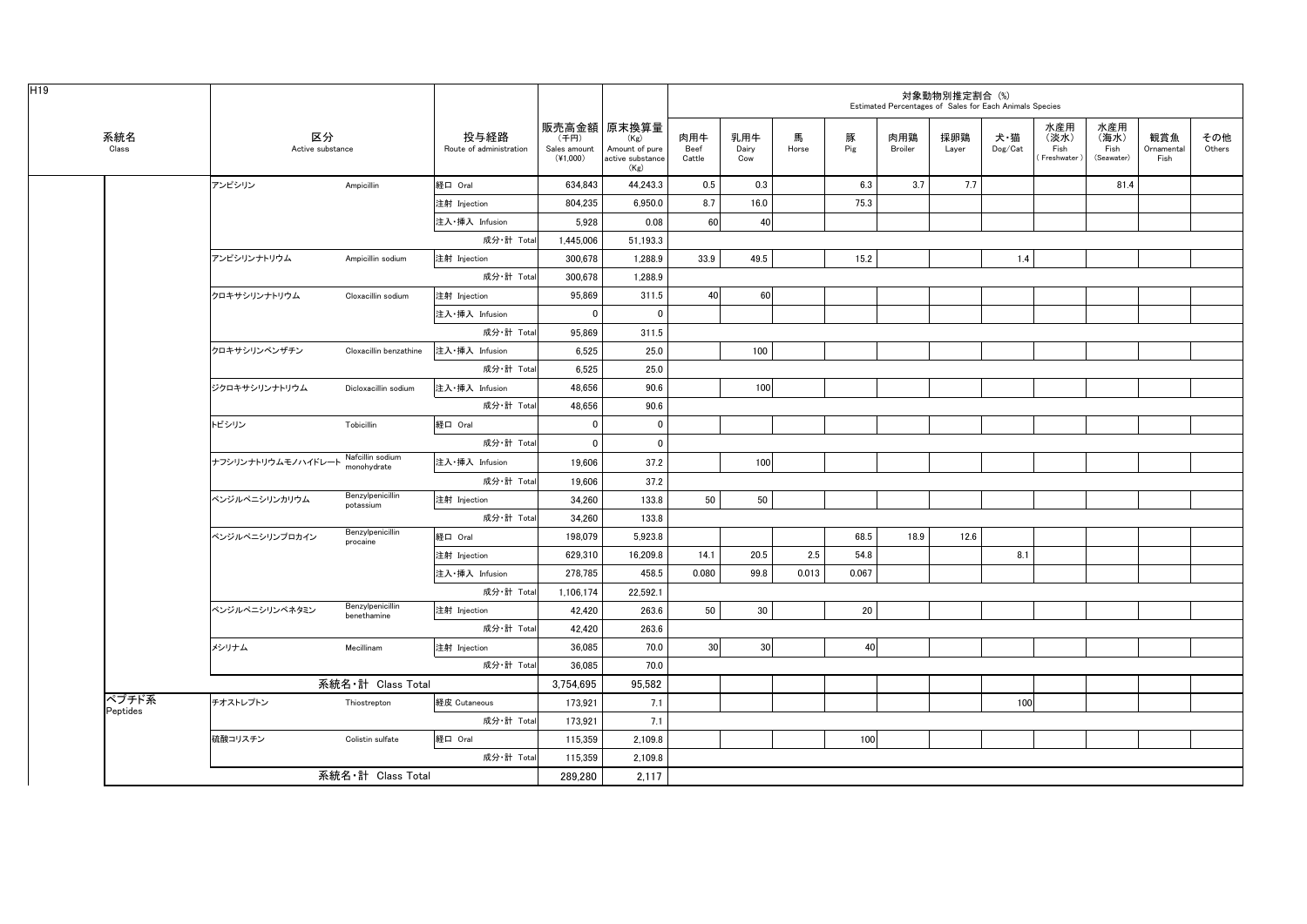|                              |                                                         |                             |                                 |                                  |                                                                   |                       |                     |            | Estimated Percentages of Sales for Each Animals Species | 対象動物別推定割合 (%)  |              |                |                                   |                                   |                           |               |
|------------------------------|---------------------------------------------------------|-----------------------------|---------------------------------|----------------------------------|-------------------------------------------------------------------|-----------------------|---------------------|------------|---------------------------------------------------------|----------------|--------------|----------------|-----------------------------------|-----------------------------------|---------------------------|---------------|
| 系統名<br>Class                 | 区分<br>Active substance                                  |                             | 投与経路<br>Route of administration | (千円)<br>Sales amount<br>(41,000) | 販売高金額 原末換算量<br>(Kg)<br>Amount of pure<br>active substance<br>(Kg) | 肉用牛<br>Beef<br>Cattle | 乳用牛<br>Dairy<br>Cow | 馬<br>Horse | 豚<br>Pig                                                | 肉用鶏<br>Broiler | 採卵鶏<br>Layer | 犬・猫<br>Dog/Cat | 水産用<br>(淡水)<br>Fish<br>Freshwater | 水産用<br>(海水)<br>Fish<br>(Seawater) | 観賞魚<br>Ornamental<br>Fish | その他<br>Others |
| マクロライド系<br><b>Macrolides</b> | エリスロマイシン                                                | Erythromycin                | 経口 Oral                         | 570,914                          | 44,764.0                                                          |                       |                     |            |                                                         |                |              |                |                                   | 100                               |                           |               |
|                              |                                                         |                             | 注射 Injection                    | 4,216                            | 17.6                                                              |                       | 5 <sub>5</sub>      |            | 90                                                      |                |              |                |                                   |                                   |                           |               |
|                              |                                                         |                             | 注入·挿入 Infusion                  | 21,556                           | 136.7                                                             |                       | 100                 |            |                                                         |                |              |                |                                   |                                   |                           |               |
|                              |                                                         |                             | 成分·計 Total                      | 596,686                          | 44.918.3                                                          |                       |                     |            |                                                         |                |              |                |                                   |                                   |                           |               |
|                              | チオシアン酸エリスロマイシン                                          | Erythromycin<br>thiocyanate | 経口 Oral                         | $\mathbf 0$                      | $\mathbf 0$                                                       |                       |                     |            |                                                         |                |              |                |                                   |                                   |                           |               |
|                              |                                                         |                             | 成分·計 Total                      | $\mathbf 0$                      | $\mathbf 0$                                                       |                       |                     |            |                                                         |                |              |                |                                   |                                   |                           |               |
|                              | エンボン酸スピラマイシン                                            | Spiramycin embonate         | 経口 Oral                         | $\mathbf 0$                      | $\mathbf 0$                                                       |                       |                     |            |                                                         |                |              |                |                                   |                                   |                           |               |
|                              |                                                         |                             | 成分·計 Total                      | $\mathbf 0$                      | $\mathbf 0$                                                       |                       |                     |            |                                                         |                |              |                |                                   |                                   |                           |               |
|                              | ジョサマイシン                                                 | Josamycin                   | 経口 Oral                         | $\mathbf 0$                      | $\mathbf 0$                                                       |                       |                     |            |                                                         |                |              |                |                                   |                                   |                           |               |
|                              |                                                         |                             | 成分·計 Total                      | $\mathbf 0$                      | $\mathbf 0$                                                       |                       |                     |            |                                                         |                |              |                |                                   |                                   |                           |               |
|                              | タイロシン                                                   | Tylosin                     | 注射 Injection                    | 102,240                          | 918.8                                                             | 40.3                  | 42.6                |            | 16.6                                                    |                |              | 0.6            |                                   |                                   |                           |               |
|                              |                                                         |                             | 成分·計 Total                      | 102,240                          | 918.8                                                             |                       |                     |            |                                                         |                |              |                |                                   |                                   |                           |               |
|                              | リン酸タイロシン                                                | Tylosin phosphate           | 経口 Oral                         | 321,032                          | 22,417.2                                                          |                       |                     |            | 54.0                                                    | 17.9           | 28.0         |                |                                   |                                   |                           |               |
|                              |                                                         |                             | 成分·計 Total                      | 321,032                          | 22,417.2                                                          |                       |                     |            |                                                         |                |              |                |                                   |                                   |                           |               |
|                              | 酒石酸タイロシン                                                | Tylosin tartrate            | 経口 Oral                         | 31,069                           | 1,941.2                                                           |                       |                     |            | 10                                                      | 75             | 15           |                |                                   |                                   |                           |               |
|                              |                                                         |                             | 成分·計 Total                      | 31,069                           | 1,941.2                                                           |                       |                     |            |                                                         |                |              |                |                                   |                                   |                           |               |
|                              | 酒石酸チルバロシン<br>(酒石酸酢酸イソ吉草酸タイロシン) (Acetylisovaleryltylosin | Tylvalosin tartrate         | 経口 Oral                         | 372,153                          | 8,475.3                                                           |                       |                     |            | 73.3                                                    | 19.6           | 7.1          |                |                                   |                                   |                           |               |
|                              |                                                         | tartrate)                   | 成分·計 Total                      | 372,153                          | 8,475.3                                                           |                       |                     |            |                                                         |                |              |                |                                   |                                   |                           |               |
|                              | チルミコシン                                                  | Tilmicosin                  | 注射 Injection                    | 244,173                          | 456.0                                                             | 80                    | 20                  |            |                                                         |                |              |                |                                   |                                   |                           |               |
|                              |                                                         |                             | 成分·計 Total                      | 244,173                          | 456.0                                                             |                       |                     |            |                                                         |                |              |                |                                   |                                   |                           |               |
|                              | リン酸チルミコシン                                               | Tilmicosin phosphate        | 経口 Oral                         | 168,166                          | 4,905.4                                                           | 2.6                   | 2.6                 |            | 94.7                                                    |                |              |                |                                   |                                   |                           |               |
|                              |                                                         |                             | 成分·計 Total                      | 168,166                          | 4.905.4                                                           |                       |                     |            |                                                         |                |              |                |                                   |                                   |                           |               |
|                              | ミロサマイシン                                                 | Mirosamycin                 | 経口 Oral                         | 54,711                           | 372.9                                                             |                       |                     |            | 22.0                                                    | 9.8            | 66.2         |                |                                   |                                   |                           | 2.0           |
|                              |                                                         |                             | 成分·計 Total                      | 54,711                           | 372.9                                                             |                       |                     |            |                                                         |                |              |                |                                   |                                   |                           |               |
|                              |                                                         | 系統名·計 Class Total           |                                 | 1.890.230                        | 84,405                                                            |                       |                     |            |                                                         |                |              |                |                                   |                                   |                           |               |
| リンコマイシン系<br>Lincosaminids    | 塩酸クリンダマイシン                                              | Clindarnycin HCI            | 経口 Oral                         | 11,562                           | 28.9                                                              |                       |                     |            |                                                         |                |              | 100            |                                   |                                   |                           |               |
|                              |                                                         |                             | 成分·計 Total                      | 11,562                           | 28.9                                                              |                       |                     |            |                                                         |                |              |                |                                   |                                   |                           |               |
|                              | 塩酸リンコマイシン                                               | Lincomycin HCI              | 経口 Oral                         | 650,777                          | 47,711.7                                                          |                       |                     |            | 73.6                                                    | 5.5            |              | 0.4            |                                   | 20.4                              |                           |               |
|                              |                                                         |                             | 注射 Injection                    | 140,885                          | 316.0                                                             |                       |                     |            | 98.3                                                    |                |              | 1.7            |                                   |                                   |                           |               |
|                              |                                                         |                             | 成分·計 Total                      | 791,662                          | 48,027.7                                                          |                       |                     |            |                                                         |                |              |                |                                   |                                   |                           |               |
|                              |                                                         | 系統名·計 Class Total           |                                 | 803,224                          | 48,057                                                            |                       |                     |            |                                                         |                |              |                |                                   |                                   |                           |               |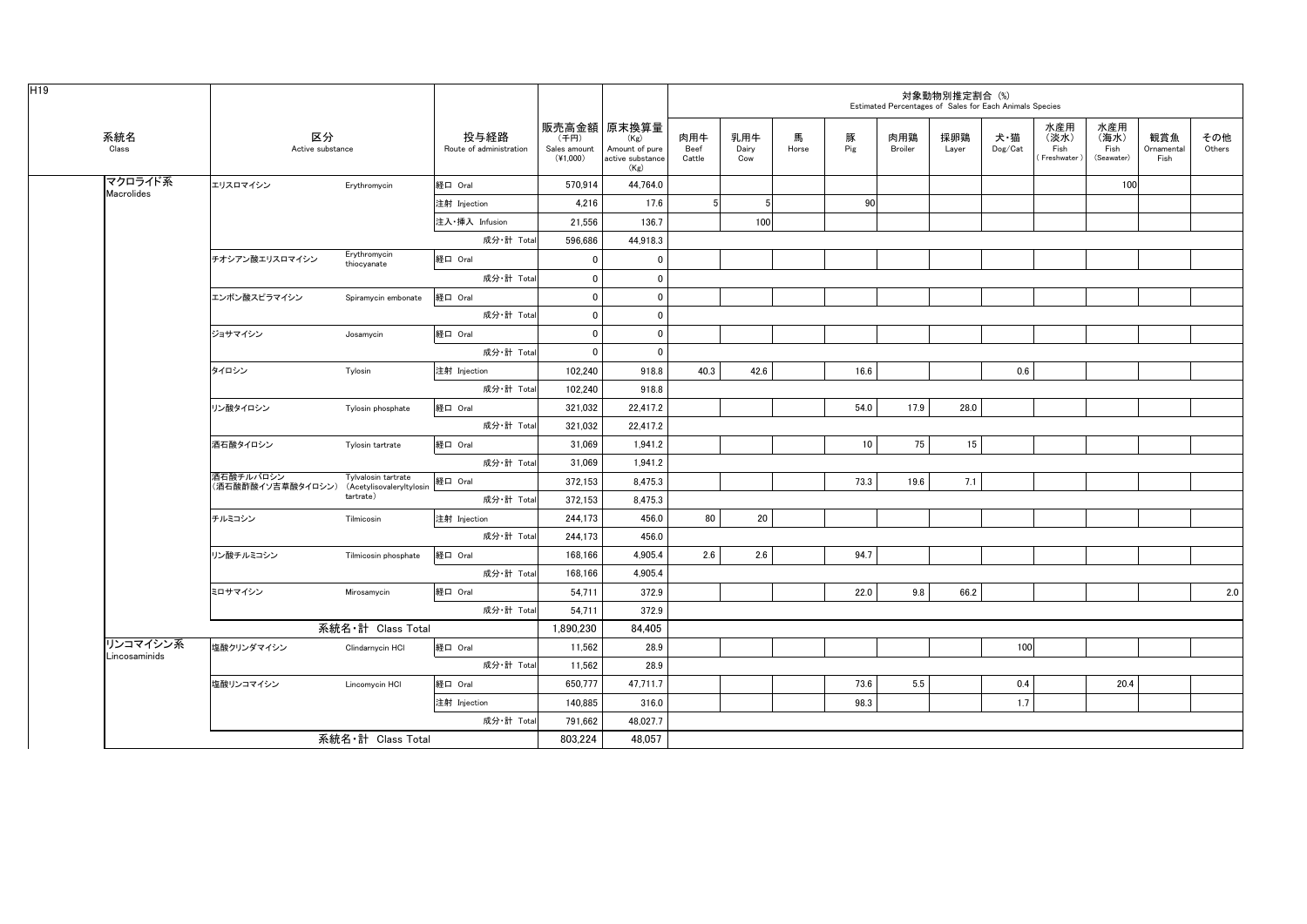| H <sub>19</sub>    |                                  |              |                        |                                 |                                  |                                                                   |                       |                     |            |          |                | 対象動物別推定割合 (%) | Estimated Percentages of Sales for Each Animals Species |                                     |                                   |                           |               |
|--------------------|----------------------------------|--------------|------------------------|---------------------------------|----------------------------------|-------------------------------------------------------------------|-----------------------|---------------------|------------|----------|----------------|---------------|---------------------------------------------------------|-------------------------------------|-----------------------------------|---------------------------|---------------|
|                    | 系統名<br>Class                     |              | 区分<br>Active substance | 投与経路<br>Route of administration | (千円)<br>Sales amount<br>(41,000) | 販売高金額 原末換算量<br>(Kg)<br>Amount of pure<br>active substance<br>(Kg) | 肉用牛<br>Beef<br>Cattle | 乳用牛<br>Dairy<br>Cow | 馬<br>Horse | 豚<br>Pig | 肉用鶏<br>Broiler | 採卵鶏<br>Layer  | 犬・猫<br>Dog/Cat                                          | 水産用<br>(淡水)<br>Fish<br>(Freshwater) | 水産用<br>(海水)<br>Fish<br>(Seawater) | 観賞魚<br>Ornamental<br>Fish | その他<br>Others |
|                    | 抗真菌性抗生物質                         | 硝酸ミコナゾール     | Miconazole HCI         | 経皮 Cutaneous                    | 218,523                          | 20.9                                                              |                       |                     |            |          |                |               | 100                                                     |                                     |                                   |                           |               |
|                    | Antifungal antibiotics           |              |                        | 成分·計 Total                      | 218,523                          | 20.9                                                              |                       |                     |            |          |                |               |                                                         |                                     |                                   |                           |               |
|                    |                                  | クロトリマゾール     | Clotrimazole           | その他 Others                      | $\mathbf 0$                      | $\mathbf 0$                                                       |                       |                     |            |          |                |               |                                                         |                                     |                                   |                           |               |
|                    |                                  |              |                        | 成分·計 Total                      | $\mathbf 0$                      | $\mathbf 0$                                                       |                       |                     |            |          |                |               |                                                         |                                     |                                   |                           |               |
|                    |                                  | ナイスタチン       | Nystatin               | 経皮 Cutaneous                    | 282,704                          | 141.7                                                             |                       |                     |            |          |                |               | 100                                                     |                                     |                                   |                           |               |
|                    |                                  |              |                        | 成分·計 Total                      | 282,704                          | 141.7                                                             |                       |                     |            |          |                |               |                                                         |                                     |                                   |                           |               |
|                    |                                  | ナナフロシン       | Nanafrocin             | その他 Others                      | 45,000                           | 3.0                                                               | 50                    | 50                  |            |          |                |               |                                                         |                                     |                                   |                           |               |
|                    |                                  |              |                        | 成分·計 Total                      | 45,000                           | $3.0\,$                                                           |                       |                     |            |          |                |               |                                                         |                                     |                                   |                           |               |
|                    |                                  | ピマリシン        | Pimaricin              | その他 Others                      | $\mathbf 0$                      | $\mathbf 0$                                                       |                       |                     |            |          |                |               |                                                         |                                     |                                   |                           |               |
|                    |                                  |              |                        | 成分·計 Total                      | $\mathbf 0$                      | $\mathbf{0}$                                                      |                       |                     |            |          |                |               |                                                         |                                     |                                   |                           |               |
|                    |                                  |              | 系統名·計 Class Total      |                                 | 546,227                          | 166                                                               |                       |                     |            |          |                |               |                                                         |                                     |                                   |                           |               |
|                    | その他の抗生物質<br>Other antibacterials | クロラムフェニコール   | Chloramphenicol        | 注射 Injection                    | 51,301                           | 232.8                                                             |                       |                     |            |          |                |               | 100                                                     |                                     |                                   |                           |               |
|                    |                                  |              |                        | その他 Others                      | 1,987                            | 0.7                                                               |                       |                     |            |          |                |               | 100                                                     |                                     |                                   |                           |               |
|                    |                                  |              |                        | 成分·計 Total                      | 53,288                           | 233.5                                                             |                       |                     |            |          |                |               |                                                         |                                     |                                   |                           |               |
|                    |                                  | フマル酸チアムリン    | Tiamulin fumarate      | 経口 Oral                         | 372,376                          | 12,705.6                                                          |                       |                     |            | 100      |                |               |                                                         |                                     |                                   |                           |               |
|                    |                                  |              |                        | 注射 Injection                    | 13,846                           | 66.0                                                              |                       |                     |            | 100      |                |               |                                                         |                                     |                                   |                           |               |
|                    |                                  |              |                        | 成分·計 Total                      | 386,222                          | 12,771.6                                                          |                       |                     |            |          |                |               |                                                         |                                     |                                   |                           |               |
|                    |                                  | ビコザマイシン      | Bicozamycin            | 経口 Oral                         | 11,159                           | 150.8                                                             | 25                    | 25                  |            | 50       |                |               |                                                         |                                     |                                   |                           |               |
|                    |                                  |              |                        | 成分·計 Total                      | 11,159                           | 150.8                                                             |                       |                     |            |          |                |               |                                                         |                                     |                                   |                           |               |
|                    |                                  | 安息香酸ビコザマイシン  | Bicozamycin benzoate   | 経口 Oral                         | 49.188                           | 49.7                                                              |                       |                     |            |          |                |               |                                                         |                                     | 100                               |                           |               |
|                    |                                  |              |                        | 成分·計 Total                      | 49,188                           | 49.7                                                              |                       |                     |            |          |                |               |                                                         |                                     |                                   |                           |               |
|                    |                                  | ホスホマイシンカルシウム | Fosfomycin potassium   | 経口 Oral                         | 13,608                           | 345.6                                                             | 6.6                   | 26.3                |            |          |                |               |                                                         |                                     | 67.1                              |                           |               |
|                    |                                  |              |                        | 成分·計 Total                      | 13,608                           | 345.6                                                             |                       |                     |            |          |                |               |                                                         |                                     |                                   |                           |               |
|                    |                                  | ホスホマイシンナトリウム | Fosforycin sodium      | 注射 Injection                    | 15,225                           | 44.8                                                              | 70                    | 30 <sup>1</sup>     |            |          |                |               |                                                         |                                     |                                   |                           |               |
|                    |                                  |              |                        | 成分·計 Total                      | 15,225                           | 44.8                                                              |                       |                     |            |          |                |               |                                                         |                                     |                                   |                           |               |
|                    |                                  | 塩酸バルネムリン     | Valnemuline HCI        | 経口 Oral                         | 91,660                           | 816.9                                                             |                       |                     |            | 100      |                |               |                                                         |                                     |                                   |                           |               |
|                    |                                  |              |                        | 成分·計 Total                      | 91,660                           | 816.9                                                             |                       |                     |            |          |                |               |                                                         |                                     |                                   |                           |               |
|                    |                                  |              | 系統名·計 Class Total      |                                 | 620.350                          | 14,413                                                            |                       |                     |            |          |                |               |                                                         |                                     |                                   |                           |               |
| 合成抗菌剤<br>Synthetic | キノロン系<br>Quinolones              | オキソリン酸       | Oxolinic acid          | 経口 Oral                         | 174,998                          | 3,808.0                                                           | 0.4                   | 0.7                 |            | 3.9      | 6.2            | 2.0           |                                                         | 6.2                                 | 80.6                              |                           |               |
| antibacterials     |                                  |              |                        | 経皮 Cutaneous                    | 6.465                            | 25.3                                                              |                       |                     |            |          |                |               |                                                         | 100                                 |                                   |                           |               |
|                    |                                  |              |                        | 成分·計 Total                      | 181,463                          | 3,833.3                                                           |                       |                     |            |          |                |               |                                                         |                                     |                                   |                           |               |
|                    |                                  | ナリジクス酸       |                        | 経口 Oral                         | $\mathbf 0$                      | $\mathbf 0$                                                       |                       |                     |            |          |                |               |                                                         |                                     |                                   |                           |               |
|                    |                                  |              |                        |                                 | $\mathbf{0}$                     | $\mathbf 0$                                                       |                       |                     |            |          |                |               |                                                         |                                     |                                   |                           |               |
|                    |                                  |              | 系統名·計 Class Total      |                                 | 181,463                          | 3,833                                                             |                       |                     |            |          |                |               |                                                         |                                     |                                   |                           |               |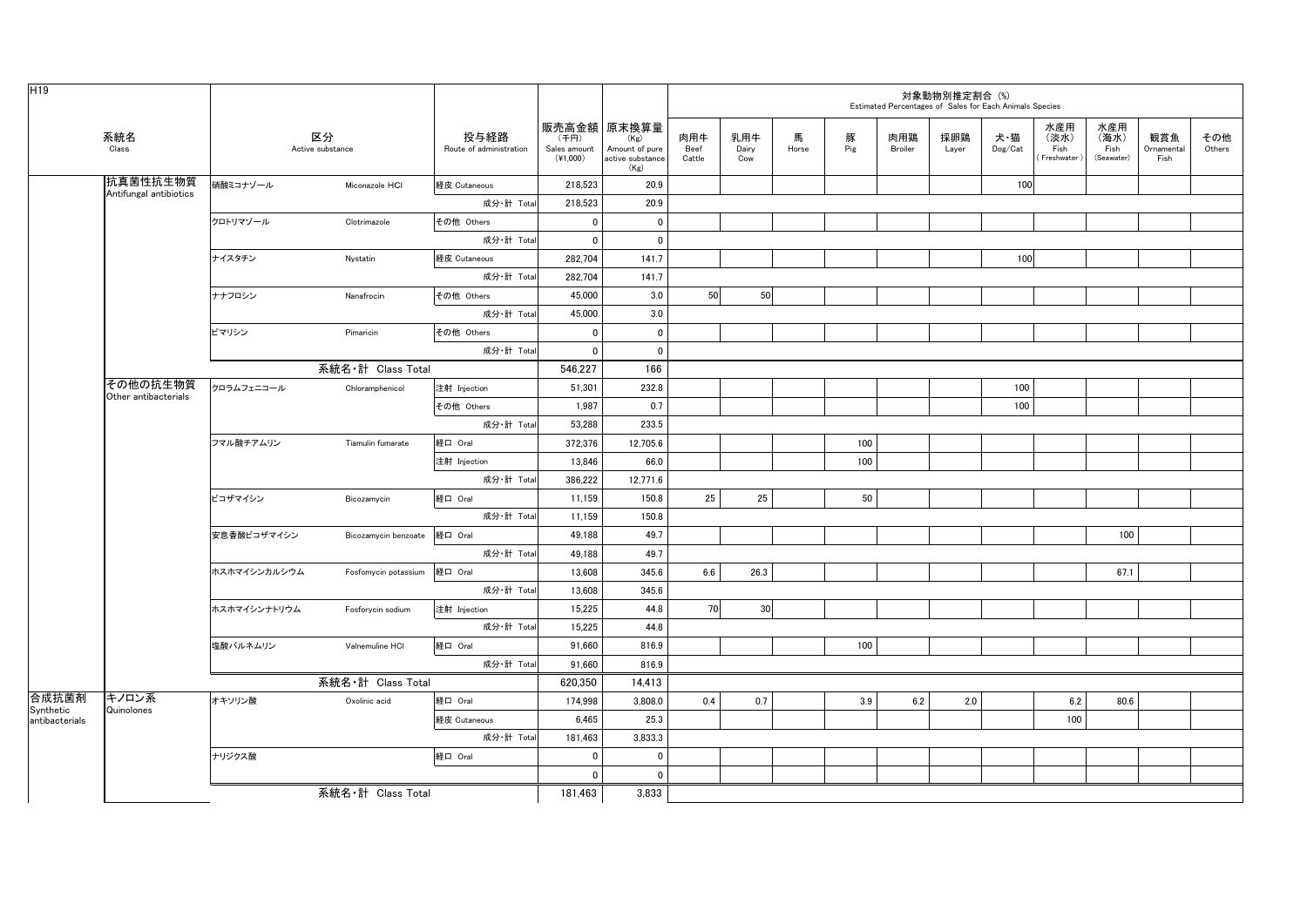| H <sub>19</sub>       |                                                |                                            |                                 |                                    |                                                                   |                       |                     |            |          | Estimated Percentages of Sales for Each Animals Species | 対象動物別推定割合(%) |                                    |                                      |                                   |                           |               |
|-----------------------|------------------------------------------------|--------------------------------------------|---------------------------------|------------------------------------|-------------------------------------------------------------------|-----------------------|---------------------|------------|----------|---------------------------------------------------------|--------------|------------------------------------|--------------------------------------|-----------------------------------|---------------------------|---------------|
| 系統名<br>Class          | 区分<br>Active substance                         |                                            | 投与経路<br>Route of administration | (千円)<br>Sales amount<br>$(*1,000)$ | 販売高金額 原末換算量<br>(Kg)<br>Amount of pure<br>active substance<br>(Kg) | 肉用牛<br>Beef<br>Cattle | 乳用牛<br>Dairy<br>Cow | 馬<br>Horse | 豚<br>Pig | 肉用鶏<br>Broiler                                          | 採卵鶏<br>Layer | 犬・猫<br>$\mathsf{Dog}/\mathsf{Cat}$ | 水産用<br>(淡水)<br>Fish<br>(Freshwater ) | 水産用<br>(海水)<br>Fish<br>(Seawater) | 観賞魚<br>Ornamental<br>Fish | その他<br>Others |
| サルファ剤<br>Sulfonamides | スルファキノキサリン                                     | Sulfaquinoxalin                            | 経口 Oral                         | 20,273                             | 239.6                                                             |                       |                     |            |          | 100                                                     |              |                                    |                                      |                                   |                           |               |
|                       |                                                |                                            | 成分·計 Total                      | 20,273                             | 239.6                                                             |                       |                     |            |          |                                                         |              |                                    |                                      |                                   |                           |               |
|                       | スルファクロルピリダジンナトリウム Sulfacni                     | Sulfachlorpyridazine                       | 経口 Oral                         | $\mathbf{0}$                       | $\mathbf 0$                                                       |                       |                     |            |          |                                                         |              |                                    |                                      |                                   |                           |               |
|                       |                                                |                                            | 成分·計 Total                      | $\mathbf 0$                        | $\mathbf 0$                                                       |                       |                     |            |          |                                                         |              |                                    |                                      |                                   |                           |               |
|                       | スルファジアジン                                       | Sulfadiazine                               | 経口 Oral                         | 14,322                             | 83.0                                                              |                       |                     |            |          |                                                         |              | 100                                |                                      |                                   |                           |               |
|                       |                                                |                                            | 注射 Injection                    | 19,483                             | 64.8                                                              |                       |                     |            |          |                                                         |              | 100                                |                                      |                                   |                           |               |
|                       |                                                |                                            | 成分·計 Total                      | 33,805                             | 147.8                                                             |                       |                     |            |          |                                                         |              |                                    |                                      |                                   |                           |               |
|                       | スルファジミジン (スルファメサジン)                            | Sulfadimidine(Sulfameth  経口 Oral<br>azine) |                                 | 36,695                             | 3,020.4                                                           |                       |                     |            | 100      |                                                         |              |                                    |                                      |                                   |                           |               |
|                       |                                                |                                            | 成分·計 Total                      | 36,695                             | 3,020.4                                                           |                       |                     |            |          |                                                         |              |                                    |                                      |                                   |                           |               |
|                       | スルファジメトキシン                                     | Sulfadimethoxine                           | 経口 Oral                         | 33.849                             | 2.036.8                                                           |                       |                     |            | 47.1     | 26.2                                                    | 26.7         |                                    |                                      |                                   |                           | 0.005         |
|                       |                                                |                                            | 注射 Injection                    | 20,708                             | 1,172.0                                                           | 43.0                  | 29.8                | 3.3        | 23.9     |                                                         |              |                                    |                                      |                                   |                           |               |
|                       |                                                |                                            | 成分·計 Total                      | 54,557                             | 3,208.8                                                           |                       |                     |            |          |                                                         |              |                                    |                                      |                                   |                           |               |
|                       | スルファジメトキシンナトリウム Sulfadimethxine sodium 経口 Oral |                                            |                                 | 22,250                             | 1,419.2                                                           | 0.3                   | 1.0                 |            | 54.9     | 34.2                                                    | 9.6          |                                    |                                      |                                   |                           |               |
|                       |                                                |                                            | 成分·計 Total                      | 22,250                             | 1,419.2                                                           |                       |                     |            |          |                                                         |              |                                    |                                      |                                   |                           |               |
|                       | スルファドキシン                                       | Sulfadoxine                                | 注射 Injection                    | 61,872                             | 593.8                                                             |                       |                     |            | 100      |                                                         |              |                                    |                                      |                                   |                           |               |
|                       |                                                |                                            | 成分·計 Total                      | 61,872                             | 593.8                                                             |                       |                     |            |          |                                                         |              |                                    |                                      |                                   |                           |               |
|                       | スルファメトキサゾール                                    | Sulfamethoxazole                           | 経口 Oral                         | 500,747                            | 71,045.2                                                          |                       |                     |            | 91.9     | 5.4                                                     | 2.7          |                                    |                                      |                                   |                           |               |
|                       |                                                |                                            | 成分·計 Total                      | 500,747                            | 71,045.2                                                          |                       |                     |            |          |                                                         |              |                                    |                                      |                                   |                           |               |
|                       | スルファメトキシピリダジン                                  | Sulfamethoxypyridazin                      | 経口 Oral                         | $\mathbf{0}$                       | $\mathbf 0$                                                       |                       |                     |            |          |                                                         |              |                                    |                                      |                                   |                           |               |
|                       |                                                |                                            | 注射 Injection                    | $\mathbf{0}$                       | $\mathbf{0}$                                                      |                       |                     |            |          |                                                         |              |                                    |                                      |                                   |                           |               |
|                       |                                                |                                            | 成分·計 Total                      | $\mathbf{0}$                       | $\mathbf 0$                                                       |                       |                     |            |          |                                                         |              |                                    |                                      |                                   |                           |               |
|                       | スルファメトキシピリダジンナトリウム Sulfamethoxypyridazin       |                                            | 経口 Oral                         | $\mathbf 0$                        | $\mathbf 0$                                                       |                       |                     |            |          |                                                         |              |                                    |                                      |                                   |                           |               |
|                       |                                                |                                            | 成分·計 Total                      | $\mathbf 0$                        | $\mathbf{0}$                                                      |                       |                     |            |          |                                                         |              |                                    |                                      |                                   |                           |               |
|                       | スルファメラジンナトリウム                                  | Sulfamerazine sodium                       | 経口 Oral                         | 468                                | 0.1                                                               |                       |                     |            |          |                                                         |              |                                    |                                      |                                   |                           | 100           |
|                       |                                                |                                            | 成分·計 Total                      | 468                                | 0.1                                                               |                       |                     |            |          |                                                         |              |                                    |                                      |                                   |                           |               |
|                       | スルファモイルダプソン                                    | SulfamoyIdapsone                           | 経口 Oral                         | 45,786                             | 1,404.6                                                           |                       |                     |            | 100      |                                                         |              |                                    |                                      |                                   |                           |               |
|                       |                                                |                                            | 注射 Injection                    | 5,089                              | 56.1                                                              |                       |                     |            | 100      |                                                         |              |                                    |                                      |                                   |                           |               |
|                       |                                                |                                            | 成分·計 Total                      | 50,875                             | 1,460.7                                                           |                       |                     |            |          |                                                         |              |                                    |                                      |                                   |                           |               |
|                       | スルファモノメトキシン                                    | Sulfamonomethoxin                          | 経口 Oral                         | 449,203                            | 27,904.2                                                          | 16.5                  | 15.0                | 5.7        | 43.5     | 9.2                                                     | 6.5          | 1.2                                | 2.1                                  | 0.4                               |                           |               |
|                       |                                                |                                            | 注射 Injection                    | 34,810                             | 1,823.8                                                           | 20                    | 40                  | 10         | 30       |                                                         |              |                                    |                                      |                                   |                           |               |
|                       |                                                |                                            | 成分·計 Total                      | 484,013                            | 29,728.0                                                          |                       |                     |            |          |                                                         |              |                                    |                                      |                                   |                           |               |
|                       | スルファモノメトキシンナトリウム                               | Sulfarnomethoxine<br>sodium                | 経口 Oral                         | 29,042                             | 3,089.0                                                           | 11.2                  | 11.2                | 1.0        | 18.4     |                                                         |              | 6.8                                | 41.2                                 | 10.3                              |                           |               |
|                       |                                                |                                            | 成分·計 Total                      | 29.042                             | 3,089.0                                                           |                       |                     |            |          |                                                         |              |                                    |                                      |                                   |                           |               |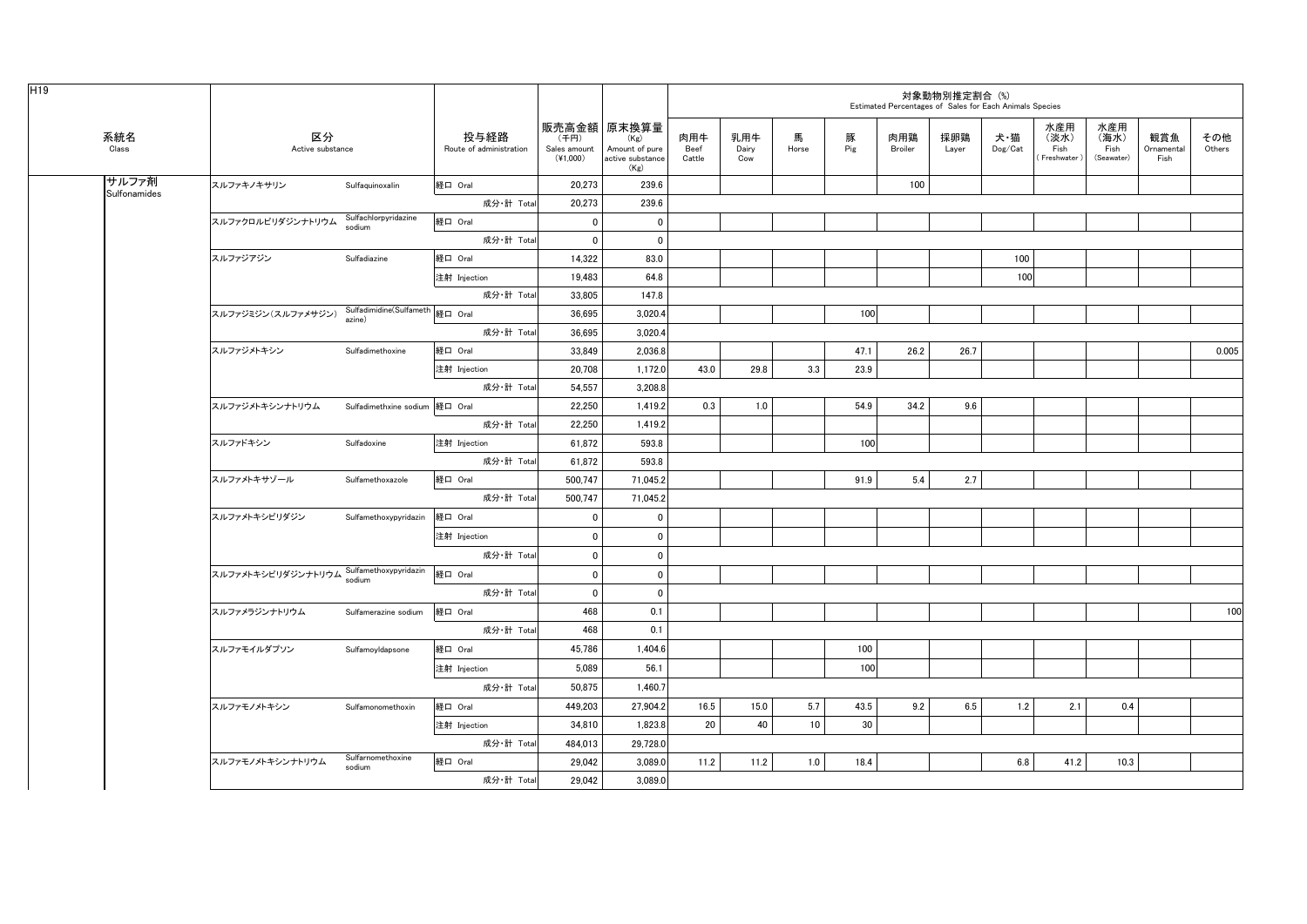|                                   |                        |                                                       |                                 |                                    |                                                                   |                       |                     |            |          |                | 対象動物別推定割合 (%)<br>Estimated Percentages of Sales for Each Animals Species |                                    |                                    |                                   |                           |               |
|-----------------------------------|------------------------|-------------------------------------------------------|---------------------------------|------------------------------------|-------------------------------------------------------------------|-----------------------|---------------------|------------|----------|----------------|--------------------------------------------------------------------------|------------------------------------|------------------------------------|-----------------------------------|---------------------------|---------------|
| 系統名<br>Class                      | 区分<br>Active substance |                                                       | 投与経路<br>Route of administration | (千円)<br>Sales amount<br>$(*1,000)$ | 販売高金額 原末換算量<br>(Kg)<br>Amount of pure<br>active substance<br>(Kg) | 肉用牛<br>Beef<br>Cattle | 乳用牛<br>Dairy<br>Cow | 馬<br>Horse | 豚<br>Pig | 肉用鶏<br>Broiler | 採卵鶏<br>Layer                                                             | 犬・猫<br>$\mathsf{Dog}/\mathsf{Cat}$ | 水産用<br>(淡水)<br>Fish<br>Freshwater) | 水産用<br>(海水)<br>Fish<br>(Seawater) | 観賞魚<br>Ornamental<br>Fish | その他<br>Others |
|                                   | スルフィゾールナトリウム           | Sulfisozole Sodium                                    | 経口 Oral                         | 53,617                             | 6,650.0                                                           |                       |                     |            |          |                |                                                                          |                                    | 80                                 | 20                                |                           |               |
|                                   |                        |                                                       | 成分·計 Total                      | 53,617                             | 6,650.0                                                           |                       |                     |            |          |                |                                                                          |                                    |                                    |                                   |                           |               |
|                                   | ホモスルファミン               | Homosulfamine                                         | 経口 Oral                         | $\overline{0}$                     | $\mathbf 0$                                                       |                       |                     |            |          |                |                                                                          |                                    |                                    |                                   |                           |               |
|                                   |                        |                                                       | 成分·計 Total                      | 0                                  | $\mathbf 0$                                                       |                       |                     |            |          |                |                                                                          |                                    |                                    |                                   |                           |               |
|                                   |                        | 系統名·計 Class Total                                     |                                 | 1,348,214                          | 120,603                                                           |                       |                     |            |          |                |                                                                          |                                    |                                    |                                   |                           |               |
| チアンフェニコール系 チアンフェニコール              |                        | Thiamphenicol                                         | 経口 Oral                         | 155,220                            | 12,441.9                                                          |                       |                     |            | 76.0     | 7.0            |                                                                          |                                    |                                    | 17.1                              |                           |               |
| Thiamphenicol and<br>derivateives |                        |                                                       | 注射 Injection                    | 41,098                             | 425.3                                                             | 10                    | 20                  |            | 70       |                |                                                                          |                                    |                                    |                                   |                           |               |
|                                   |                        |                                                       | 成分·計 Total                      | 196,318                            | 12,867.2                                                          |                       |                     |            |          |                |                                                                          |                                    |                                    |                                   |                           |               |
|                                   | 塩酸アミノ酢酸チアンフェニコール       | Thiamphenicol glycinate 注射 Injection<br>hydrochloride |                                 | $\overline{\mathbf{0}}$            | $\mathbf 0$                                                       |                       |                     |            |          |                |                                                                          |                                    |                                    |                                   |                           |               |
|                                   |                        |                                                       | 成分·計 Total                      | $\overline{0}$                     | $\overline{\mathbf{0}}$                                           |                       |                     |            |          |                |                                                                          |                                    |                                    |                                   |                           |               |
|                                   | フロルフェニコール              | Florfenicol                                           | 経口 Oral                         | 252,304                            | 2,813.5                                                           |                       |                     |            | 96.3     |                |                                                                          |                                    | 3.7                                |                                   |                           |               |
|                                   |                        |                                                       | 注射 Injection                    | 322,026                            | 2,249.8                                                           | 66.4                  |                     |            | 33.6     |                |                                                                          |                                    |                                    |                                   |                           |               |
|                                   |                        |                                                       | 成分·計 Total                      | 574,330                            | 5,063.3                                                           |                       |                     |            |          |                |                                                                          |                                    |                                    |                                   |                           |               |
|                                   |                        | 系統名·計 Class Total                                     |                                 | 770.648                            | 17,930                                                            |                       |                     |            |          |                |                                                                          |                                    |                                    |                                   |                           |               |
| フラン系                              | ニフルスチレン酸ナトリウム          | Nifurstyrenic acid<br>sodium                          | 経口 Oral                         | 42,128                             | 784.0                                                             |                       |                     |            |          |                |                                                                          |                                    |                                    | 100                               |                           |               |
| Furan and derivatives             |                        |                                                       | 経皮 Cutaneous                    | 141,187                            | 2356.1                                                            |                       |                     |            |          |                |                                                                          |                                    |                                    | 75.9                              | 24.1                      |               |
|                                   |                        |                                                       | 成分·計 Total                      | 183,315                            | 3,140.1                                                           |                       |                     |            |          |                |                                                                          |                                    |                                    |                                   |                           |               |
|                                   |                        | 系統名·計 Class Total                                     |                                 | 183,315                            | 3,140                                                             |                       |                     |            |          |                |                                                                          |                                    |                                    |                                   |                           |               |
| フルオロキノロン系<br>Fluoroquinolones     | エンロフロキサシン              | Enrofloxacin                                          | 経口 Oral                         | 856.246                            | 1,626.0                                                           | 1.2                   | 0.5                 |            |          | 76.1           |                                                                          | 22.2                               |                                    |                                   |                           |               |
|                                   |                        |                                                       | 注射 Injection                    | 685,864                            | 714.4                                                             | 26.0                  | 29.1                |            | 34.2     |                |                                                                          | 10.6                               |                                    |                                   |                           |               |
|                                   |                        |                                                       | 成分·計 Total                      | 1,542,110                          | 2,340.4                                                           |                       |                     |            |          |                |                                                                          |                                    |                                    |                                   |                           |               |
|                                   | オフロキサシン                | Ofloxacin                                             | 経口 Oral                         | 278,007                            | 677.8                                                             |                       |                     |            |          | 52.3           | 13.1                                                                     | 34.6                               |                                    |                                   |                           |               |
|                                   |                        |                                                       | 成分·計 Total                      | 278,007                            | 677.8                                                             |                       |                     |            |          |                |                                                                          |                                    |                                    |                                   |                           |               |
|                                   | オルビフロキサシン              | Orbifloxacin                                          | 経口 Oral                         | 164.463                            | 48.5                                                              |                       |                     |            |          |                |                                                                          | 100                                |                                    |                                   |                           |               |
|                                   |                        |                                                       | 注射 Injection                    | 124.492                            | 564.7                                                             | 7.2                   | 4.8                 |            | 85.6     |                |                                                                          | 2.4                                |                                    |                                   |                           |               |
|                                   |                        |                                                       | 経皮 Cutaneous                    | 218,523                            | 20.9                                                              |                       |                     |            |          |                |                                                                          | 100                                |                                    |                                   |                           |               |
|                                   |                        |                                                       | 成分·計 Total                      | 507,478                            | 634.2                                                             |                       |                     |            |          |                |                                                                          |                                    |                                    |                                   |                           |               |
|                                   | ジフロキサシン                | Difloxacin                                            | 経口 Oral                         | $\overline{\mathbf{0}}$            | $\mathbf 0$                                                       |                       |                     |            |          |                |                                                                          |                                    |                                    |                                   |                           |               |
|                                   |                        |                                                       | 成分·計 Total                      | 0                                  | $\mathbf 0$                                                       |                       |                     |            |          |                |                                                                          |                                    |                                    |                                   |                           |               |
|                                   | ノルフロキサシン               | Norfloxacin                                           | 経口 Oral                         | 117.368                            | 2,297.1                                                           |                       |                     |            | 70.2     | 23.9           | 6.0                                                                      |                                    |                                    |                                   |                           |               |
|                                   |                        |                                                       | 成分·計 Total                      | 117,368                            | 2,297.1                                                           |                       |                     |            |          |                |                                                                          |                                    |                                    |                                   |                           |               |
|                                   | マルボフロキサシン              | Marbofloxacin                                         | 経口 Oral                         | 105,857                            | 60.3                                                              |                       |                     |            |          |                |                                                                          | 100                                |                                    |                                   |                           |               |
|                                   |                        |                                                       | 成分·計 Total                      | 105.857                            | 60.3                                                              |                       |                     |            |          |                |                                                                          |                                    |                                    |                                   |                           |               |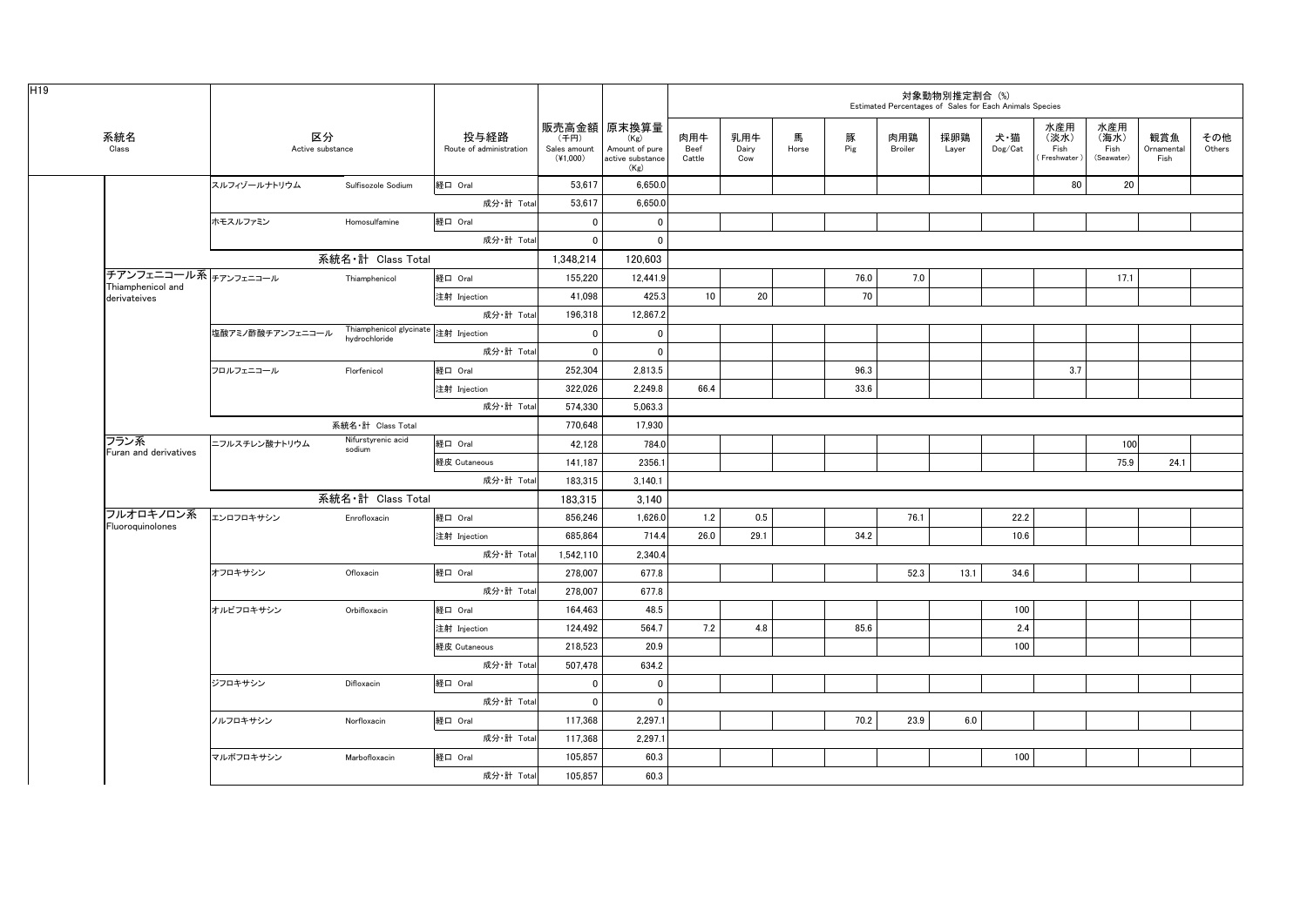| H19                  |                                     |                                 |                               |                                 |                                  |                                                                   |                       |                     |            |          |                | 対象動物別推定割合 (%) | Estimated Percentages of Sales for Each Animals Species |                                    |                                   |                           |               |
|----------------------|-------------------------------------|---------------------------------|-------------------------------|---------------------------------|----------------------------------|-------------------------------------------------------------------|-----------------------|---------------------|------------|----------|----------------|---------------|---------------------------------------------------------|------------------------------------|-----------------------------------|---------------------------|---------------|
|                      | 系統名<br>Class                        |                                 | 区分<br>Active substance        | 投与経路<br>Route of administration | (千円)<br>Sales amount<br>(41,000) | 販売高金額 原末換算量<br>(Kg)<br>Amount of pure<br>active substance<br>(Kg) | 肉用牛<br>Beef<br>Cattle | 乳用牛<br>Dairy<br>Cow | 馬<br>Horse | 豚<br>Pig | 肉用鶏<br>Broiler | 採卵鶏<br>Layer  | 犬・猫<br>$\mathsf{Dog}/\mathsf{Cat}$                      | 水産用<br>(淡水)<br>Fish<br>Freshwater) | 水産用<br>(海水)<br>Fish<br>(Seawater) | 観賞魚<br>Ornamental<br>Fish | その他<br>Others |
|                      |                                     | メシル酸ダノフロキサシン                    | Danofloxacin mesilate         | 注射 Injection                    | 160,779                          | 101.4                                                             | 15                    | 15                  |            | 70       |                |               |                                                         |                                    |                                   |                           |               |
|                      |                                     |                                 |                               | 成分·計 Total                      | 160,779                          | 101.4                                                             |                       |                     |            |          |                |               |                                                         |                                    |                                   |                           |               |
|                      |                                     | 塩酸ロメフロキサシン                      | Lomefloxacin<br>hydrochloride | その他 Others                      | 22,981                           | 1.1                                                               |                       |                     |            |          |                |               | 100                                                     |                                    |                                   |                           |               |
|                      |                                     |                                 |                               | 成分·計 Total                      | 22,981                           | 1.1                                                               |                       |                     |            |          |                |               |                                                         |                                    |                                   |                           |               |
|                      |                                     |                                 | 系統名·計 Class Total             |                                 | 2.734.580                        | 6.112                                                             |                       |                     |            |          |                |               |                                                         |                                    |                                   |                           |               |
|                      | その他の合成抗菌剤オルメトプリム<br>Other synthetic |                                 | Ormetoprim                    | 経口 Oral                         | 185,697                          | 1,329.7                                                           | 34.9                  | 34.9                |            | 16.4     | 9.8            |               |                                                         | 3.9                                |                                   |                           |               |
|                      | antibacterials                      |                                 |                               | 成分·計 Total                      | 185,697                          | 1,329.7                                                           |                       |                     |            |          |                |               |                                                         |                                    |                                   |                           |               |
|                      |                                     | トリメトプリム                         | Trimethoprim                  | 経口 Oral                         | 524,696                          | 14,380.7                                                          |                       |                     |            | 91.5     | 5.5            | 2.9           | 0.1                                                     |                                    |                                   |                           |               |
|                      |                                     |                                 |                               | 注射 Injection                    | 81.355                           | 131.7                                                             |                       |                     |            | 90.2     |                |               | 9.8                                                     |                                    |                                   |                           |               |
|                      |                                     |                                 |                               | 成分·計 Total                      | 606,051                          | 14,512.5                                                          |                       |                     |            |          |                |               |                                                         |                                    |                                   |                           |               |
|                      |                                     | ミロキサシン                          | Miloxacin                     | その他 Others                      | $\mathbf 0$                      | 0                                                                 |                       |                     |            |          |                |               |                                                         |                                    |                                   |                           |               |
|                      |                                     |                                 |                               | 成分·計 Total                      | $\mathbf 0$                      | $\mathbf 0$                                                       |                       |                     |            |          |                |               |                                                         |                                    |                                   |                           |               |
|                      |                                     | 系統名·計 Class Total<br>Ivermectin |                               | 791,748                         | 15,842                           |                                                                   |                       |                     |            |          |                |               |                                                         |                                    |                                   |                           |               |
| 駆虫剤<br>Anthelmintics | アベルメクチン系<br>Avermectins             | イベルメクチン                         |                               | 経口 Oral                         | 1,908,490                        | 100.8                                                             |                       |                     | 19.8       | 79.2     |                |               | 1.0                                                     |                                    |                                   |                           |               |
|                      |                                     |                                 |                               | 注射 Injection                    | 201,592                          | 97.7                                                              | 44.2                  | 21.6                |            | 34.2     |                |               |                                                         |                                    |                                   |                           |               |
|                      |                                     |                                 |                               | 経皮 Cutaneous                    | 267,077                          | 246.4                                                             | 40.7                  | 59.3                |            |          |                |               |                                                         |                                    |                                   |                           |               |
|                      |                                     |                                 |                               | 成分·計 Total                      | 2,377,159                        | 444.9                                                             |                       |                     |            |          |                |               |                                                         |                                    |                                   |                           |               |
|                      |                                     | セラメクチン                          | Selamectin                    | 経皮 Cutaneous                    | 399,647                          | 32.3                                                              |                       |                     |            |          |                |               | 100                                                     |                                    |                                   |                           |               |
|                      |                                     |                                 |                               | 成分·計 Total                      | 399,647                          | 32.3                                                              |                       |                     |            |          |                |               |                                                         |                                    |                                   |                           |               |
|                      |                                     | ドラメクチン                          | Doramectin                    | 注射 Injection                    | 181,404                          | 24.2                                                              | 10                    |                     |            | 90       |                |               |                                                         |                                    |                                   |                           |               |
|                      |                                     |                                 |                               | 成分·計 Total                      | 181,404                          | 24.2                                                              |                       |                     |            |          |                |               |                                                         |                                    |                                   |                           |               |
|                      |                                     | ミルベマイシンオキシム                     | Miblemycin oxime              | 経口 Oral                         | 839,697                          | 13.7                                                              |                       |                     |            |          |                |               | 100                                                     |                                    |                                   |                           |               |
|                      |                                     |                                 |                               | 成分·計 Total                      | 839,697                          | 13.7                                                              |                       |                     |            |          |                |               |                                                         |                                    |                                   |                           |               |
|                      |                                     | モキシデクチン                         | Moxidectin                    | 経口 Oral                         | 672,278                          | 0.2                                                               |                       |                     |            |          |                |               | 100                                                     |                                    |                                   |                           |               |
|                      |                                     |                                 |                               | 注射 Injection                    | 104,213                          | 0.5                                                               |                       |                     |            |          |                |               | 100                                                     |                                    |                                   |                           |               |
|                      |                                     |                                 |                               | 成分·計 Total                      | 776,491                          | 0.7                                                               |                       |                     |            |          |                |               |                                                         |                                    |                                   |                           |               |
|                      |                                     |                                 | 系統名·計 Class Total             |                                 | 4,574,398                        | 516                                                               |                       |                     |            |          |                |               |                                                         |                                    |                                   |                           |               |
|                      | チアベンダゾール系<br>Tiabendazole and       | トリクラベンダゾール                      | Triclabendazole               | 経口 Oral                         | 21,937                           | 492.8                                                             | 50                    | 50                  |            |          |                |               |                                                         |                                    |                                   |                           |               |
|                      | derivatives                         |                                 |                               | 成分·計 Total                      | 21,937                           | 492.8                                                             |                       |                     |            |          |                |               |                                                         |                                    |                                   |                           |               |
|                      |                                     | フルベンダゾール                        | Flubendazole                  | 経口 Oral                         | 20,314                           | 308.1                                                             | 1.9                   | 1.2                 |            | 96.9     |                |               |                                                         |                                    |                                   |                           |               |
|                      |                                     |                                 |                               | 成分·計 Total                      | 20,314                           | 308.1                                                             |                       |                     |            |          |                |               |                                                         |                                    |                                   |                           |               |
|                      |                                     | フェンベンダゾール                       | Fenbendazol                   | 経口 Oral                         | $\mathbf 0$                      | $\mathbf{0}$                                                      |                       |                     |            |          |                |               |                                                         |                                    |                                   |                           |               |
|                      |                                     |                                 |                               | 成分·計 Total                      | $\mathbf 0$                      | $\mathbf 0$                                                       |                       |                     |            |          |                |               |                                                         |                                    |                                   |                           |               |
|                      | 系統名·計 Class Total                   |                                 |                               |                                 | 42,251                           | 801                                                               |                       |                     |            |          |                |               |                                                         |                                    |                                   |                           |               |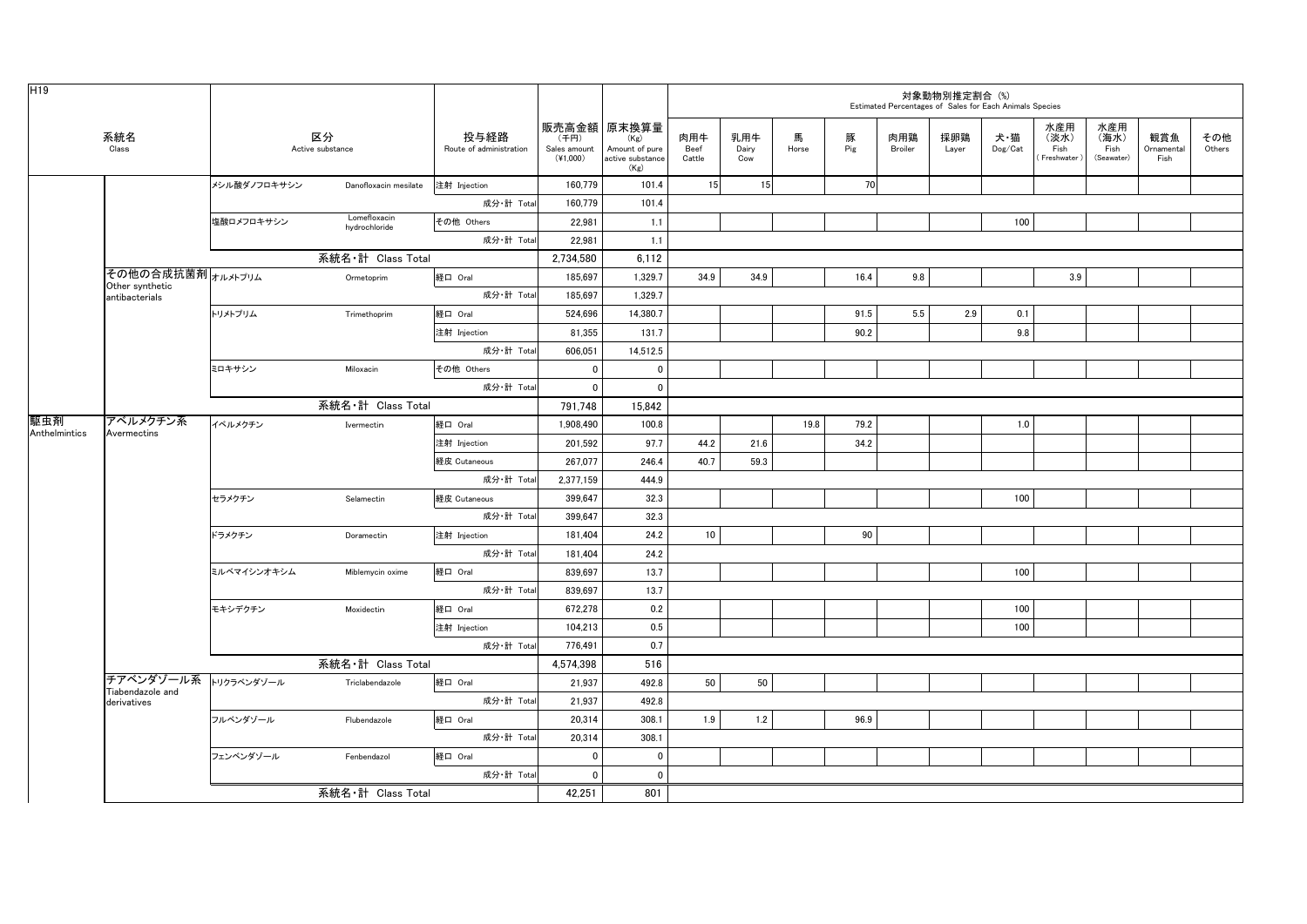| H <sub>19</sub>                       |            |                                |                                 |                                    |                                                                   |                       |                     |            |          | Estimated Percentages of Sales for Each Animals Species | 対象動物別推定割合 (%) |                |                                     |                                   |                           |               |
|---------------------------------------|------------|--------------------------------|---------------------------------|------------------------------------|-------------------------------------------------------------------|-----------------------|---------------------|------------|----------|---------------------------------------------------------|---------------|----------------|-------------------------------------|-----------------------------------|---------------------------|---------------|
| 系統名<br>Class                          |            | 区分<br>Active substance         | 投与経路<br>Route of administration | (千円)<br>Sales amount<br>$(*1,000)$ | 販売高金額 原末換算量<br>(Kg)<br>Amount of pure<br>active substance<br>(Kg) | 肉用牛<br>Beef<br>Cattle | 乳用牛<br>Dairy<br>Cow | 馬<br>Horse | 豚<br>Pig | 肉用鶏<br>Broiler                                          | 採卵鶏<br>Layer  | 犬・猫<br>Dog/Cat | 水産用<br>(淡水)<br>Fish<br>(Freshwater) | 水産用<br>(海水)<br>Fish<br>(Seawater) | 観賞魚<br>Ornamental<br>Fish | その他<br>Others |
| ピペラジン系<br>Piperazines                 | アジピン酸ピペラジン | Piperazine adipate             | 経口 Oral                         | 9,139                              | 2,744.5                                                           |                       |                     |            | 99.3     |                                                         |               | 0.7            |                                     |                                   |                           |               |
|                                       |            |                                | 成分·計 Total                      | 9,139                              | 2,744.5                                                           |                       |                     |            |          |                                                         |               |                |                                     |                                   |                           |               |
|                                       | クエン酸ピペラジン  | Piperazine citrate             | 経口 Oral                         | 39,837                             | 544.1                                                             |                       |                     |            |          |                                                         |               | 100            |                                     |                                   |                           |               |
|                                       |            |                                | 成分·計 Total                      | 39,837                             | 544.1                                                             |                       |                     |            |          |                                                         |               |                |                                     |                                   |                           |               |
|                                       | 二硫化炭素ピペラジン | Piperazine carbon<br>disulfide | 経口 Oral                         | $\mathbf{0}$                       | $\mathbf{0}$                                                      |                       |                     |            |          |                                                         |               |                |                                     |                                   |                           |               |
|                                       |            |                                | 成分·計 Total                      | $\mathbf 0$                        | $\mathbf 0$                                                       |                       |                     |            |          |                                                         |               |                |                                     |                                   |                           |               |
|                                       | 硫酸ピペラジン    | Piperazine sulfate             | 経口 Oral                         | 1,683                              | 996.0                                                             |                       |                     | 2.0        | 6.0      | 43.0                                                    | 49.0          |                |                                     |                                   |                           |               |
|                                       |            |                                | 成分·計 Total                      | 1,683                              | 996.0                                                             |                       |                     |            |          |                                                         |               |                |                                     |                                   |                           |               |
|                                       | リン酸ピペラジン   | Piperazine sulfate             | 経口 Oral                         | 2,279                              | 69.8                                                              |                       |                     |            |          |                                                         |               |                |                                     |                                   |                           | 100           |
|                                       |            |                                | 成分·計 Total                      | 2,279                              | 69.8                                                              |                       |                     |            |          |                                                         |               |                |                                     |                                   |                           |               |
|                                       |            | 系統名·計 Class Total              |                                 | 52,938                             | 4,354                                                             |                       |                     |            |          |                                                         |               |                |                                     |                                   |                           |               |
| その他の駆虫剤<br><b>Other Anthelmintics</b> | エモデプシド     | Emodepside                     | 経皮 Cutaneous                    | 34,624                             | 1.3                                                               |                       |                     |            |          |                                                         |               | 100            |                                     |                                   |                           |               |
|                                       |            |                                | 成分·計 Total                      | 34,624                             | 1.3                                                               |                       |                     |            |          |                                                         |               |                |                                     |                                   |                           |               |
|                                       | レバミゾール     | Levamisole                     | 経皮 Cutaneous                    | $\mathbf 0$                        | $\mathbf 0$                                                       |                       |                     |            |          |                                                         |               |                |                                     |                                   |                           |               |
|                                       |            |                                | 成分·計 Total                      | $\mathbf 0$                        | $\mathbf 0$                                                       |                       |                     |            |          |                                                         |               |                |                                     |                                   |                           |               |
|                                       | 塩酸レバミゾール   | Levamisole HCI                 | 経口 Oral                         | 16,403                             | 151.0                                                             |                       | 14.7                |            | 65.7     | 9.8                                                     | 9.8           |                |                                     |                                   |                           |               |
|                                       |            |                                | 成分·計 Total                      | 16,403                             | 151.0                                                             |                       |                     |            |          |                                                         |               |                |                                     |                                   |                           |               |
|                                       | オキシクロザニド   | Oxyclozanide                   | 注射 Injection                    | $\mathbf{0}$                       | $\mathbf 0$                                                       |                       |                     |            |          |                                                         |               |                |                                     |                                   |                           |               |
|                                       |            |                                | 成分·計 Total                      | $\mathbf{0}$                       | $\mathbf{0}$                                                      |                       |                     |            |          |                                                         |               |                |                                     |                                   |                           |               |
|                                       | カマラ        | Kamala                         | 経口 Oral                         | 1,499                              | 4.5                                                               |                       |                     |            |          |                                                         |               | 100            |                                     |                                   |                           |               |
|                                       |            |                                | 成分·計 Total                      | 1,499                              | 4.5                                                               |                       |                     |            |          |                                                         |               |                |                                     |                                   |                           |               |
|                                       | サントニン      | Santonin                       | 経口 Oral                         | 31,810                             | 17.6                                                              |                       |                     |            |          |                                                         |               | 100            |                                     |                                   |                           |               |
|                                       |            |                                | 成分·計 Total                      | 31,810                             | 17.6                                                              |                       |                     |            |          |                                                         |               |                |                                     |                                   |                           |               |
|                                       | ニトロキシニル    | Nitroxinil                     | 注射 Injection                    | 60                                 | 0.7                                                               | 20                    | 80                  |            |          |                                                         |               |                |                                     |                                   |                           |               |
|                                       |            |                                | 成分·計 Total                      | 60                                 | 0.7                                                               |                       |                     |            |          |                                                         |               |                |                                     |                                   |                           |               |
|                                       | ジソフェノール    | Disophenol                     | 注射 Injection                    | $\mathbf 0$                        | $\mathbf 0$                                                       |                       |                     |            |          |                                                         |               |                |                                     |                                   |                           |               |
|                                       |            |                                | 成分·計 Total                      | $\mathbf 0$                        | $\mathbf 0$                                                       |                       |                     |            |          |                                                         |               |                |                                     |                                   |                           |               |
|                                       | 酒石酸モランテル   | Morantel tartrate              | 経口 Oral                         | $\mathbf 0$                        | $\mathbf 0$                                                       |                       |                     |            |          |                                                         |               |                |                                     |                                   |                           |               |
|                                       |            |                                | 成分·計 Total                      | $\mathbf 0$                        | $\mathbf 0$                                                       |                       |                     |            |          |                                                         |               |                |                                     |                                   |                           |               |
|                                       | トリブロムサラン   | Tribromsalan                   | 経口 Oral                         | $\mathbf 0$                        | $\mathbf 0$                                                       |                       |                     |            |          |                                                         |               |                |                                     |                                   |                           |               |
|                                       |            |                                | 成分·計 Total                      | $\mathbf 0$                        | $\mathbf 0$                                                       |                       |                     |            |          |                                                         |               |                |                                     |                                   |                           |               |
|                                       | パモ酸ピランテル   | Pyrantel pamoate               | 経口 Oral                         | 1,299,404                          | 1,913.5                                                           |                       |                     | 15.7       |          |                                                         |               | 84.3           |                                     |                                   |                           |               |
|                                       |            |                                | 成分·計 Total                      | 1.299.404                          | 1.913.5                                                           |                       |                     |            |          |                                                         |               |                |                                     |                                   |                           |               |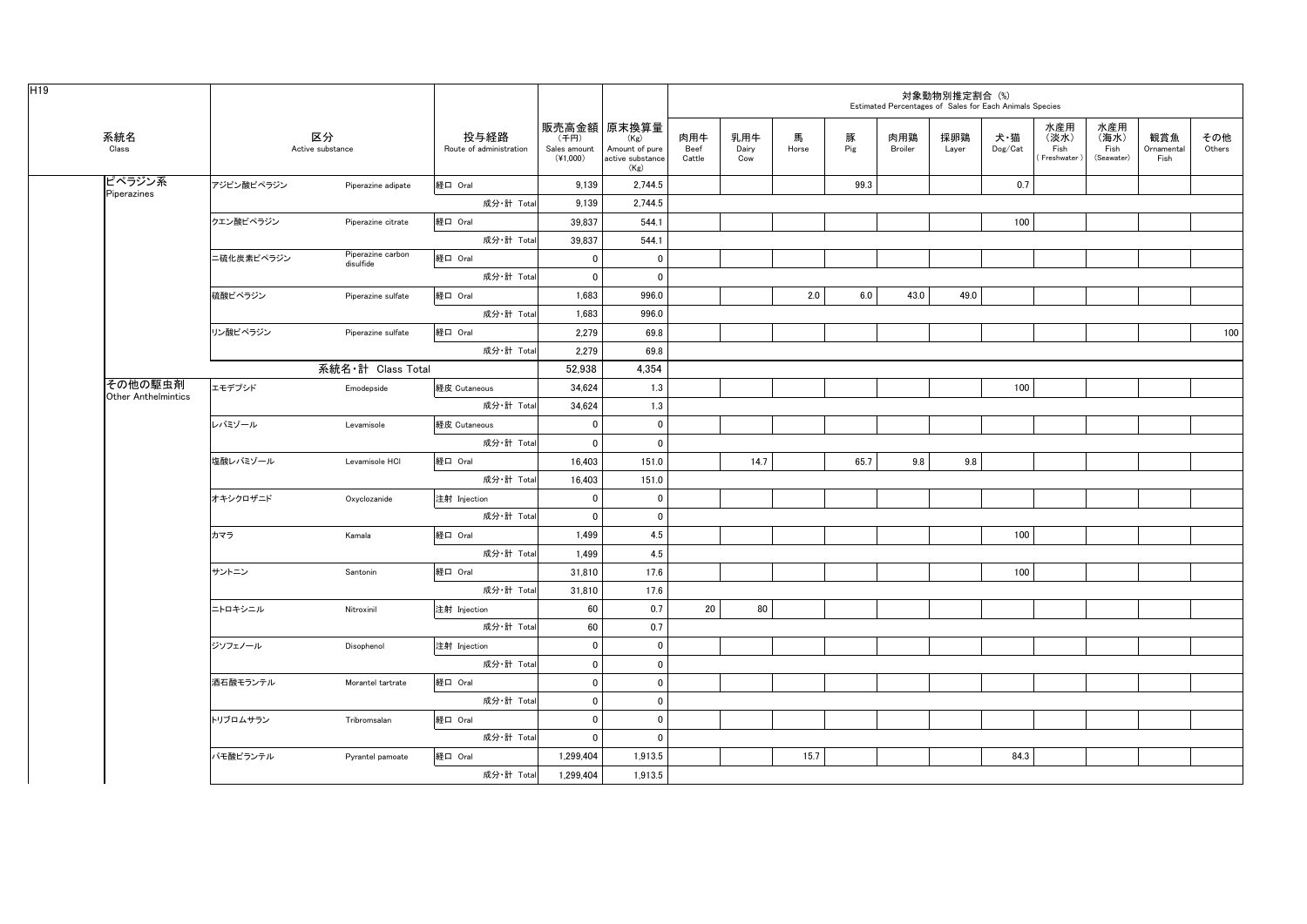| H <sub>19</sub> |                      |                        |                              |                                 |                                    |                                                                   |                       |                     |            |          |                 | 対象動物別推定割合 (%) | Estimated Percentages of Sales for Each Animals Species |                                   |                                   |                           |               |
|-----------------|----------------------|------------------------|------------------------------|---------------------------------|------------------------------------|-------------------------------------------------------------------|-----------------------|---------------------|------------|----------|-----------------|---------------|---------------------------------------------------------|-----------------------------------|-----------------------------------|---------------------------|---------------|
|                 | 系統名<br>Class         | 区分<br>Active substance |                              | 投与経路<br>Route of administration | (千円)<br>Sales amount<br>$(*1,000)$ | 販売高金額 原末換算量<br>(Kg)<br>Amount of pure<br>active substance<br>(Kg) | 肉用牛<br>Beef<br>Cattle | 乳用牛<br>Dairy<br>Cow | 馬<br>Horse | 豚<br>Pig | 肉用鶏<br>Broiler  | 採卵鶏<br>Layer  | 犬・猫<br>Dog/Cat                                          | 水産用<br>(淡水)<br>Fish<br>Freshwater | 水産用<br>(海水)<br>Fish<br>(Seawater) | 観賞魚<br>Ornamental<br>Fish | その他<br>Others |
|                 |                      | ビチオノール                 | Bithionol                    | 経口 Oral                         | 57,455                             | 306.9                                                             | 18.5                  | 14.2                | 67.2       |          |                 |               |                                                         |                                   |                                   |                           |               |
|                 |                      |                        |                              | 成分·計 Total                      | 57,455                             | 306.9                                                             |                       |                     |            |          |                 |               |                                                         |                                   |                                   |                           |               |
|                 |                      | フェノチアジン                | Phenithizine                 | 経口 Oral                         | 2,279                              | 200.0                                                             |                       |                     |            |          |                 |               |                                                         |                                   |                                   |                           | 100           |
|                 |                      |                        |                              | 成分·計 Total                      | 2,279                              | 200.0                                                             |                       |                     |            |          |                 |               |                                                         |                                   |                                   |                           |               |
|                 |                      | フェバンテル                 | Febantel                     | 経口 Oral                         | 125,826                            | 921.9                                                             |                       |                     |            |          |                 |               | 4.9                                                     |                                   | 95.1                              |                           |               |
|                 |                      |                        |                              | 成分·計 Tota                       | 125,826                            | 921.9                                                             |                       |                     |            |          |                 |               |                                                         |                                   |                                   |                           |               |
|                 |                      | プラジクアンテル               | Praziquantel                 | 経口 Oral                         | 428,072                            | 5,356.0                                                           |                       |                     | 0.5        |          |                 |               | 0.1                                                     |                                   | 99.4                              |                           |               |
|                 |                      |                        |                              | 注射 Injection                    | 23,820                             | 2.3                                                               |                       |                     |            |          |                 |               | 100                                                     |                                   |                                   |                           |               |
|                 |                      |                        |                              | 経皮 Cutaneous                    | 34,624                             | 5.2                                                               |                       |                     |            |          |                 |               | 100                                                     |                                   |                                   |                           |               |
|                 |                      |                        |                              | 成分·計 Total                      | 486,516                            | 5,363.5                                                           |                       |                     |            |          |                 |               |                                                         |                                   |                                   |                           |               |
|                 |                      | ブロムフェノホス               | Bromofenofos                 | 経口 Oral                         | 5,251                              | 143.3                                                             | 40                    | 60                  |            |          |                 |               |                                                         |                                   |                                   |                           |               |
|                 |                      |                        |                              | 成分·計 Total                      | 5,251                              | 143.3                                                             |                       |                     |            |          |                 |               |                                                         |                                   |                                   |                           |               |
|                 |                      | マクリ                    | Makli (Digenea)              | 経口 Oral                         | 1,499                              | 13.5                                                              |                       |                     |            |          |                 |               | 100                                                     |                                   |                                   |                           |               |
|                 |                      |                        |                              | 成分·計 Total                      | 1,499                              | 13.5                                                              |                       |                     |            |          |                 |               |                                                         |                                   |                                   |                           |               |
|                 |                      | メチリジン                  | Methylidyne                  | 注射 Injection                    | $\mathbf 0$                        | $\pmb{0}$                                                         |                       |                     |            |          |                 |               |                                                         |                                   |                                   |                           |               |
|                 |                      |                        |                              | 成分·計 Total                      | $\mathbf 0$                        | $\mathbf 0$                                                       |                       |                     |            |          |                 |               |                                                         |                                   |                                   |                           |               |
|                 |                      | メラルソミン二塩酸塩             | Melarsomine 2HCI             | 注射 Injection                    | 7,088                              | 0.2                                                               |                       |                     |            |          |                 |               | 100                                                     |                                   |                                   |                           |               |
|                 |                      |                        |                              | 成分·計 Total                      | 7,088                              | 0.2                                                               |                       |                     |            |          |                 |               |                                                         |                                   |                                   |                           |               |
|                 |                      | スチボフェン                 | Stibophen                    | 経口 Oral                         | $\mathbf 0$                        | $\mathbf 0$                                                       |                       |                     |            |          |                 |               |                                                         |                                   |                                   |                           |               |
|                 |                      |                        |                              | 成分·計 Total                      | $\mathbf 0$                        | $\mathbf 0$                                                       |                       |                     |            |          |                 |               |                                                         |                                   |                                   |                           |               |
|                 |                      | デコキネート                 | Decoquinate                  | 経口 Oral                         | $\pmb{0}$                          | $\mathbf 0$                                                       |                       |                     |            |          |                 |               |                                                         |                                   |                                   |                           |               |
|                 |                      |                        |                              | 成分·計 Total                      | $\pmb{0}$                          | $\pmb{0}$                                                         |                       |                     |            |          |                 |               |                                                         |                                   |                                   |                           |               |
|                 |                      | ヨウ化ジチアザニン              | Dithiazanine iodide          | 経口 Oral                         | $\mathbf 0$                        | $\mathbf 0$                                                       |                       |                     |            |          |                 |               |                                                         |                                   |                                   |                           |               |
|                 |                      |                        |                              | 成分·計 Total                      | $\mathbf 0$                        | $\mathbf 0$                                                       |                       |                     |            |          |                 |               |                                                         |                                   |                                   |                           |               |
|                 |                      |                        | 系統名·計 Class Total            |                                 | 2,069,714                          | 9.038                                                             |                       |                     |            |          |                 |               |                                                         |                                   |                                   |                           |               |
| 抗原虫剤            | その他の抗原虫剤             | グリカルピラミド               | Glycarpiramide               | 経口 Oral                         | 34,272                             | 572.4                                                             |                       |                     |            |          | 7.3             | 2.5           |                                                         |                                   |                                   |                           | 90.2          |
| Antiprotozoals  | Other Antiprotozoals |                        |                              | 成分·計 Total                      | 34,272                             | 572.4                                                             |                       |                     |            |          |                 |               |                                                         |                                   |                                   |                           |               |
|                 |                      | グルコン酸アンチモンナトリウム        | Antimon guluconate<br>sodium | 注射 Injection                    | 276                                | 1.7                                                               |                       |                     |            |          |                 |               |                                                         |                                   |                                   |                           | 100           |
|                 |                      |                        |                              | 成分·計 Total                      | 276                                | 1.7                                                               |                       |                     |            |          |                 |               |                                                         |                                   |                                   |                           |               |
|                 |                      | ジアベリジン                 | Diaveridine                  | 経口 Oral                         | 20,273                             | 59.0                                                              |                       |                     |            |          | 100             |               |                                                         |                                   |                                   |                           |               |
|                 |                      |                        |                              | 成分·計 Total                      | 20,273                             | 59.0                                                              |                       |                     |            |          |                 |               |                                                         |                                   |                                   |                           |               |
|                 |                      | ジニトルミド                 | Dinitolmide                  | 経口 Oral                         | 29,972                             | 892.5                                                             |                       |                     |            |          | 10 <sup>1</sup> |               |                                                         |                                   |                                   |                           | 90            |
|                 |                      |                        |                              | 成分·計 Total                      | 29,972                             | 892.5                                                             |                       |                     |            |          |                 |               |                                                         |                                   |                                   |                           |               |
|                 |                      | ジミナゼンアセチュレート           | Diminazene aceturate         | 注射 Injection                    | 12,533                             | 7.6                                                               | 100                   |                     |            |          |                 |               |                                                         |                                   |                                   |                           |               |
|                 |                      |                        |                              | 成分·計 Total                      | 12,533                             | 7.6                                                               |                       |                     |            |          |                 |               |                                                         |                                   |                                   |                           |               |